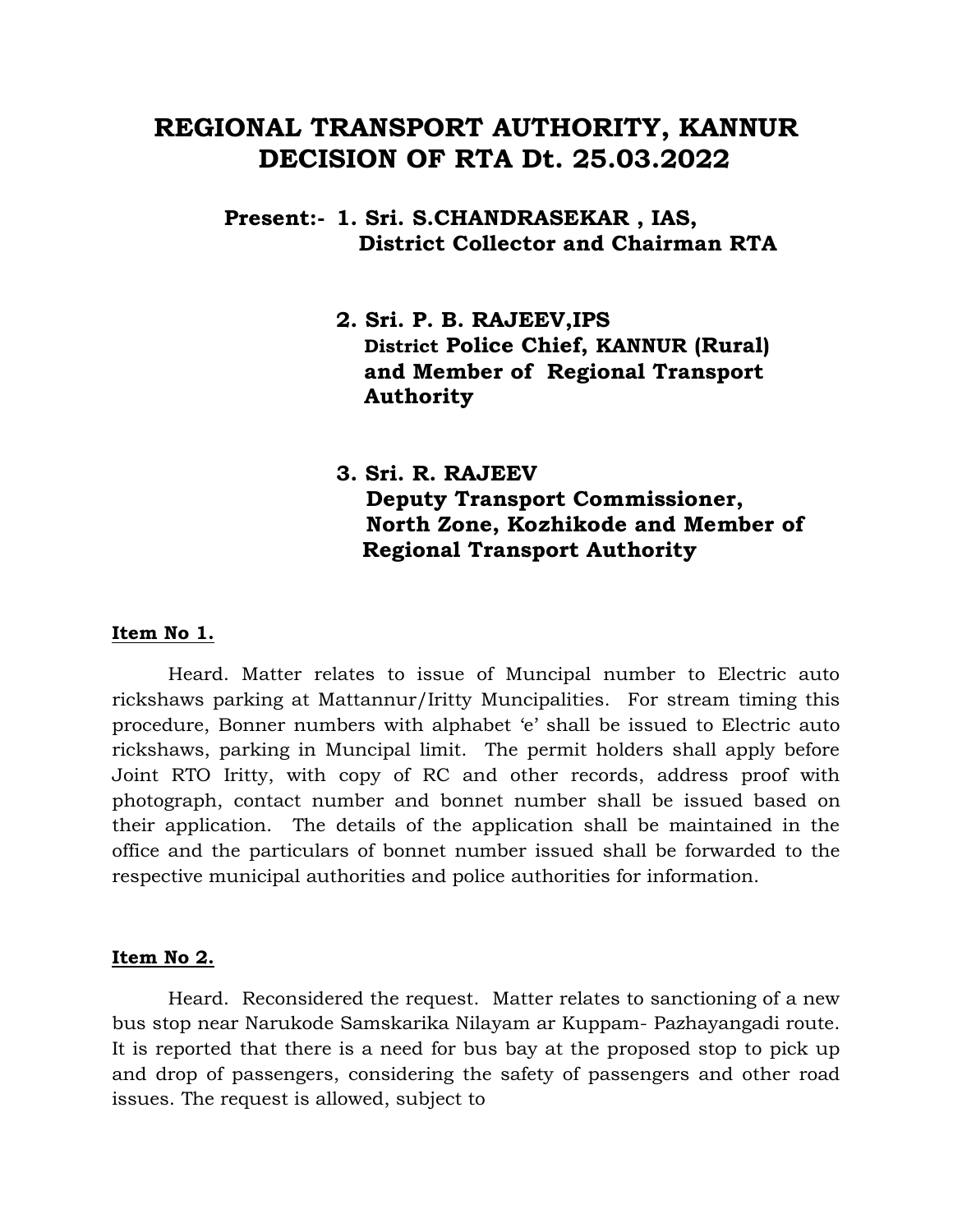- (1). Construction of bus bay at the proposed bus stop and
- (2). Approval of traffic regulatory committee of that area.

Heard. It is reported that the newly constructing Highway Bye pass is passing through the middle of Regional poultry farm office compound and the enquiry officer has recommended to consider the request for bus stop, after the completion of the construction. Hence **Adjourned.**

#### **Item No 4**

Heard. This is a request for a new bus stop near Training School in Kannur – Melechova Route. This request along with report of traffic police authorities shall be placed before the meeting of Traffic regulatory Committee. The decision of the committee on this request shall be placed before this authority for approval, if needed.

#### **Item No 5**.

Heard. Considered the suggestion. The proposal shall be placed before the meeting of traffic regulatory committee. The decision of the committee shall be brought to the notice of this authority, if needed.

#### **Item No 6**.

This is a request for concurrence of this authority for renewal of regular permit on the route Punalur – Keezhappally as LSOS. Regular permit issued by Secretary RTA Kottayam with effect from 23/03/2004. Concurrence **granted** for renewal of regular permit in accordance with the final notification of nationalisation scheme.

#### **Item No 7**

Heard. Secretary RTA has submitted proposal to revoke permits granted by RTA on the ground that the grantee has failed to submit the current records within the prescribed period. Ten cases of non- submission of records has been submitted before this authority. No detailed remarks have been submitted by the Secretary RTA in the agenda and notes. The applications have to be considered individually. The date of communication of decision of this authority to the grantee, any request filed for maximum time as contemplated under Rule 159(2) of KMV Rules for producing the records,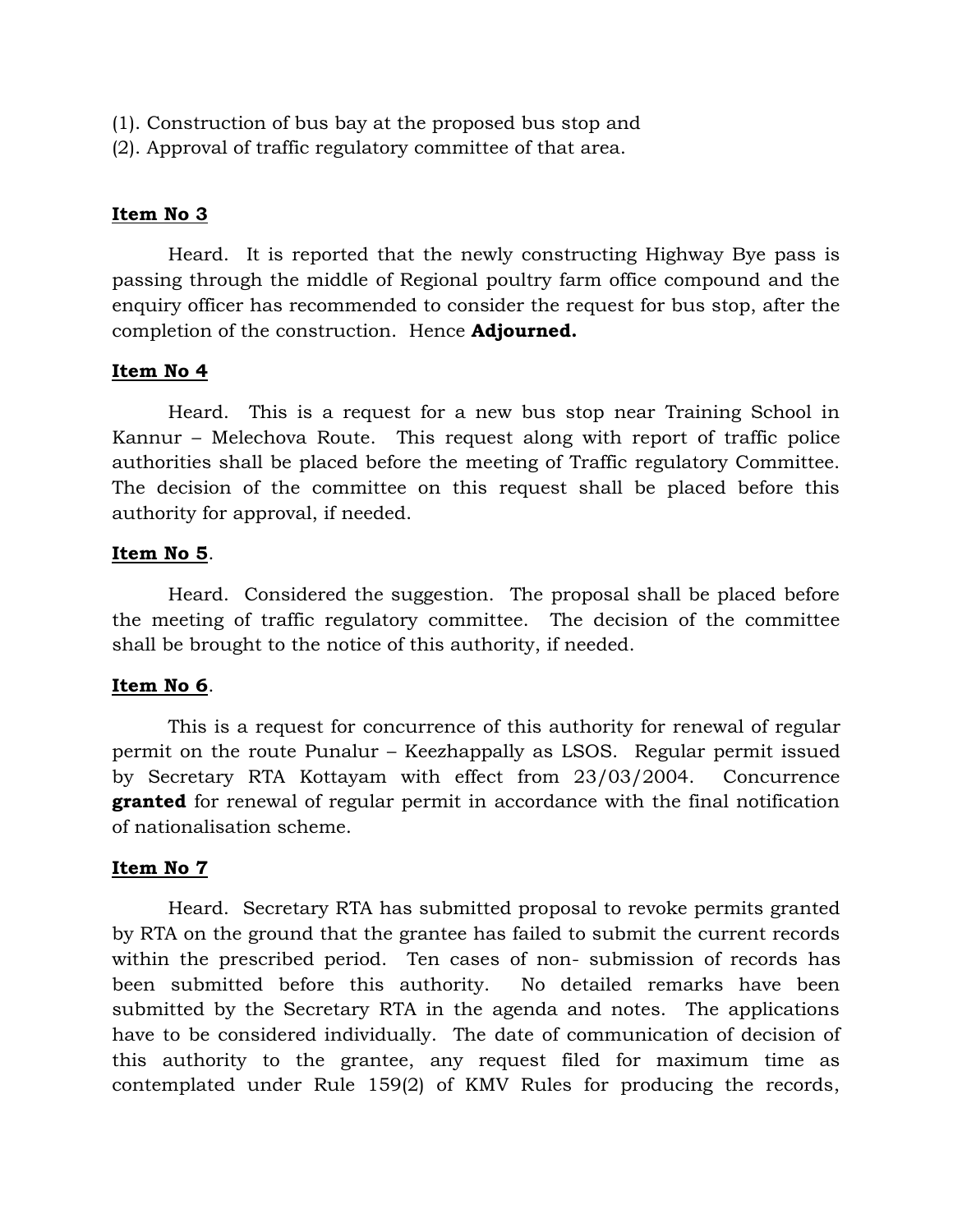Judgments or orders of Hon'ble Court and appellate authority if any, are not mentioned in the notes. Hence Secretary RTA shall submit the application as individual item with detailed remarks and notes for taking a decision on the applications.

## **Item No 8**

Heard. Stage Carriage KL 58/ P 8388 was operating on the route Kayalode – Thirrunelli temple on lease agreement with the permit holder, Sri Pushparaj and Sri Mahesh babu, the registered owner of Stage carriage KL 58/ P 8388. The lease agreement stands terminated with effect from 20/01/2022. Notice under Section 86 (1)(C) of MV Act issued to the permit holder with direction to produce records of a ready vehicle to conduct service on the permit issued to him. Notice issued on 31/01/2022. The permit holder failed to produce a ready vehicle so as to be available for service for which the permit was granted, as contemplated under Rule 152 of KMV Rules. This authority feels that the permit holder has not taken any fruitful action to conduct the service. The regular permit No C13/48/2005 issued to the permit holder Sri. Pushparaj is cancelled.

## **Item No 9**

Herad. Secretary RTA has placed the matter to consider the revocation of regular permit No 13/10002/2004, in view of dispute between Sri. Nizar Ahammed, the permit holder and Sri. Muhammed Rafeeq Thundakkachi regarding the sale of vehicle. It is brought to the notice of this authority during the hearing that Hon'ble High Court in its judgment in WP(C) 2845/22 of WP(C) 1013/22 dtd 28/01/2022 had viewed that Sri Nizar Ahammed had not made any application for transfer of permit in favour of other person and the petitioner, Sri. Muhammed Raffeq can approach the RTA appropriately at the relevant time when such application is made in future. The allegation regarding the sale of vehicle and transfer of the permit has been brought to the notice of Hon'ble High Court.

Secretary RTA has not mentioned anything about the judgment of Hon'ble High Court in WP(C) 2013/22 and 2845/22 dtd 28/01/2022 in the agenda and notes. Secretary RTA shall hear both the petitioner and 3rd respondent and submit a detailed report before this authority. **Adjourned.**

## **Item No 10**.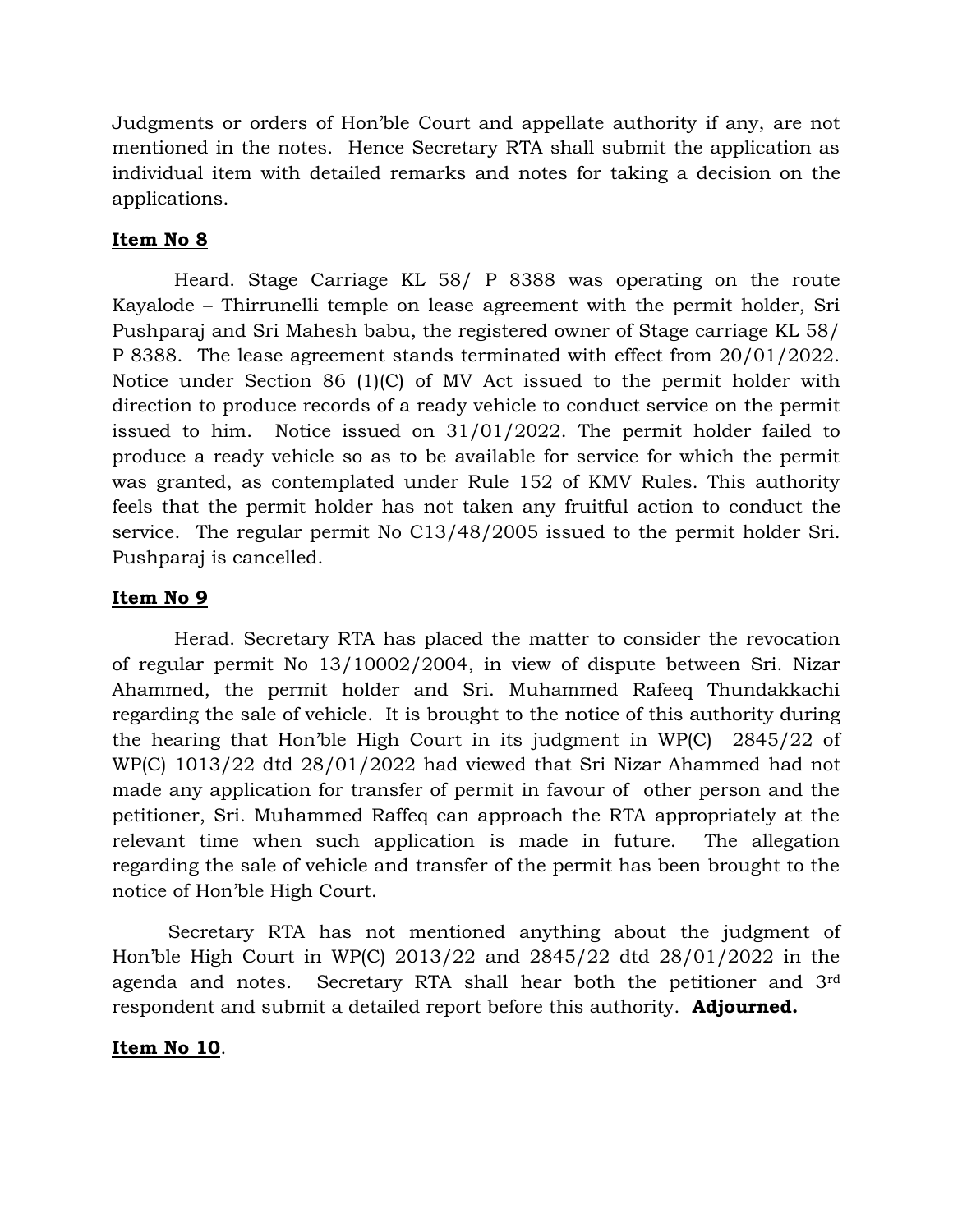Heard. This is an application for fresh regular permit on the route Manikkadavu – Sreekandapuram – Iritty – Aralam as ordinary service It is reported that the major portion of the route passes through the rural village areas Thermala, Alathuparamba, Urathur, Tirur. Kanhileri connecting Iritty, irikkur and Sreekandapuram towns. The portion Jabbarkadavu – Aralam on the route is also ill served. It is reported that the travelling public is benefitted by the introduction of this service. Hence regular permit granted subject to subject to settlement of timings and production of suitable vehicle within one month from the date of receipt of communication of the decision.

## **Item No 11**.

Heard. This is an application for fresh regular permit on the route Kalluvayal – Thaliparamba – Ettupara as ordinary service.

. It is reported that the route proposed passes through the remote interior areas Chapparamba, Chemberi, Nellikkutty, Eattupara and connects Iritty, Taliparamba and Sreekandapuram town. Necessity of a regular permit suggested by the field officer. Hence regular permit **granted**, subject to settlement of timings and production of suitable vehicle within one month from the date of receipt of communication of the decision.

## **Item No 12.**

Heard. This is an application for regular permit for 5 years to operate on the route Vayathur Temple – Mamanam Temple – Peravoor as ordinary service. Vayathur, Thermala, Alathuparamba and Kalliad are ill served areas on the route. The proposed route connects these remote areas to Iritty, Peravoor and Irikkur towns and the enquiry officer has suggested that the travelling public is beneficial by the introduction of this service. Hence regular permit is granted subject to settlement of timings and production of a suitable vehicle within one month from the date of receipt of communication of the decision.

## **Item No 13**

Heard. This is an application for regular permit to operate on the route Charal – Sreekandapuram – Randamkadavur as ordinary service. It is reported that stage carriages are operating on the route with an average time gap of this rouote with an average time gap of 20 -30 minutes. Introduction of this service connecting Charal, Veniyappara, Randamkandam with Iritty, Irikkur and Sreekandapuram town will be useful to the travelling public. Hence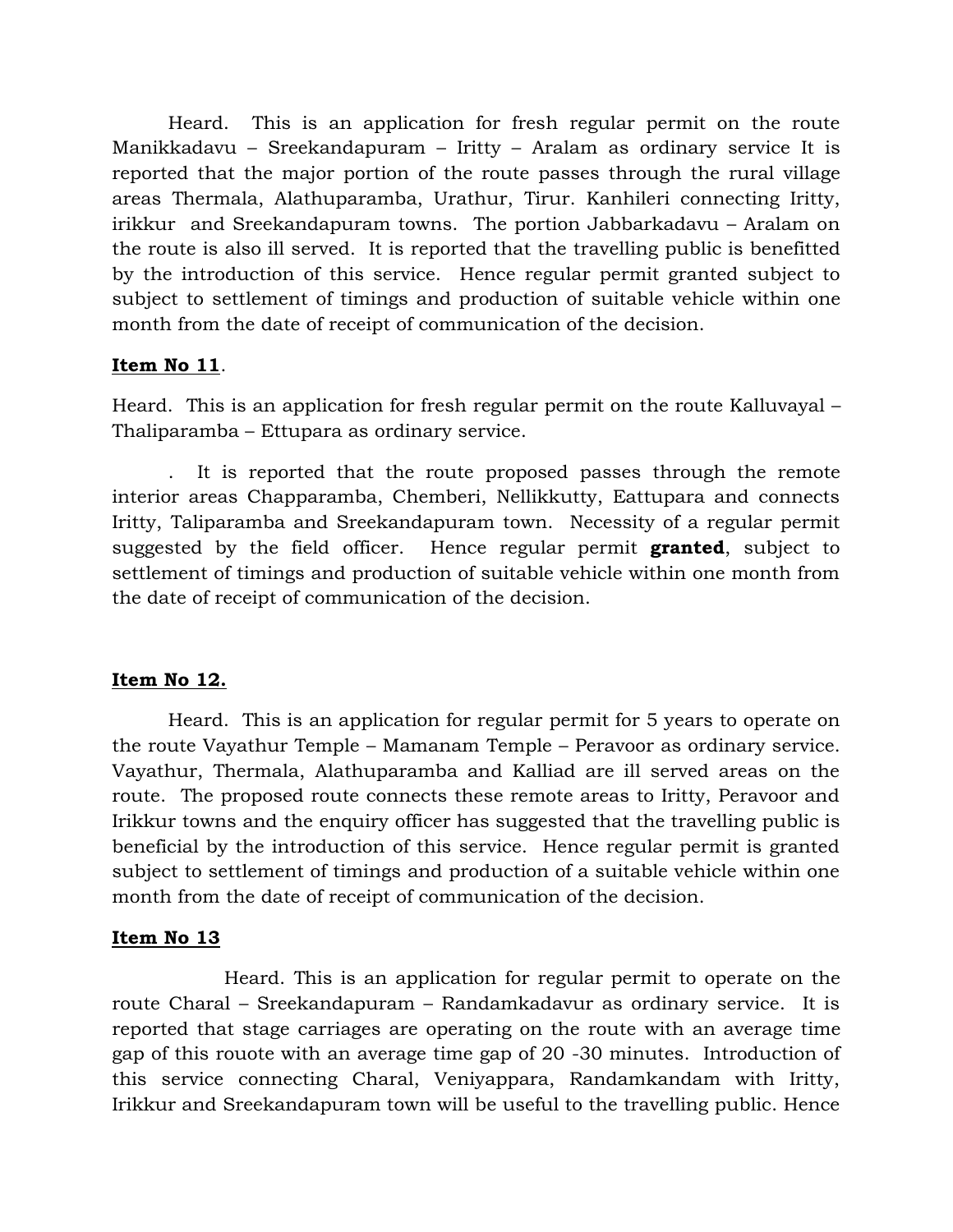regular permit granted subject to settlement of timings and production of vehicle within one month from the date of receipt of communication of the decision.

## **Item No 14**

Heard. This is an application for regular permit for 5 years to operate on the route Koluthuparamba – Kuthuparamba – Cheruvanchery as Ordinary service. It is reported that the major portion of the route passes through interior rural areas of the district connecting to Kuthuparamba and Thalassery towns. Hence regular permit granted subject to settlement of timings and production of suitable vehicle within one month from the date of receipt of communication of the decision.

## **Item No 15**

Heard. This is an application for regular permit for 5 years to operate on the route Chandanakkampara – Kannur as ordinary service. Enquiry officer has reported that the proposed route passes through internal hilly and remote areas of the district and promotion of public transportation facilities will be helpful to the travelling public and students. Overlapping on the notified route is within the permissible limit. Hence regular permit granted subject to settlement of timings and production of suitable vehicle within one month from the date of receipt of communication of the decision.

## **Item No 16**

Heard. This is an application for fresh regular permit on the route Mattool – Kannur as ordinary service. Perused the judgment of Hon'ble High Court in WP (C) 3771/2022 and connected records. It is reported that the proposed route overlaps the notified route for 7 Kms from Caltex junction to Valapatanam – Pazhayangadi road junction. This exceeds the permissible limit of prevailing conditions regarding overlapping. Moreover the proposed route is adequately served by stage carriages. Hence application is rejected.

## **Item No 17**

Heard. This is an application for regular permit for 5 years to operate on the route Chandanakkampara- Parassinikadavu as ordinary service. It is reported that the introduction of service on the route is beneficial to the travelling public. Hence regular permit granted subject to settlement of timings and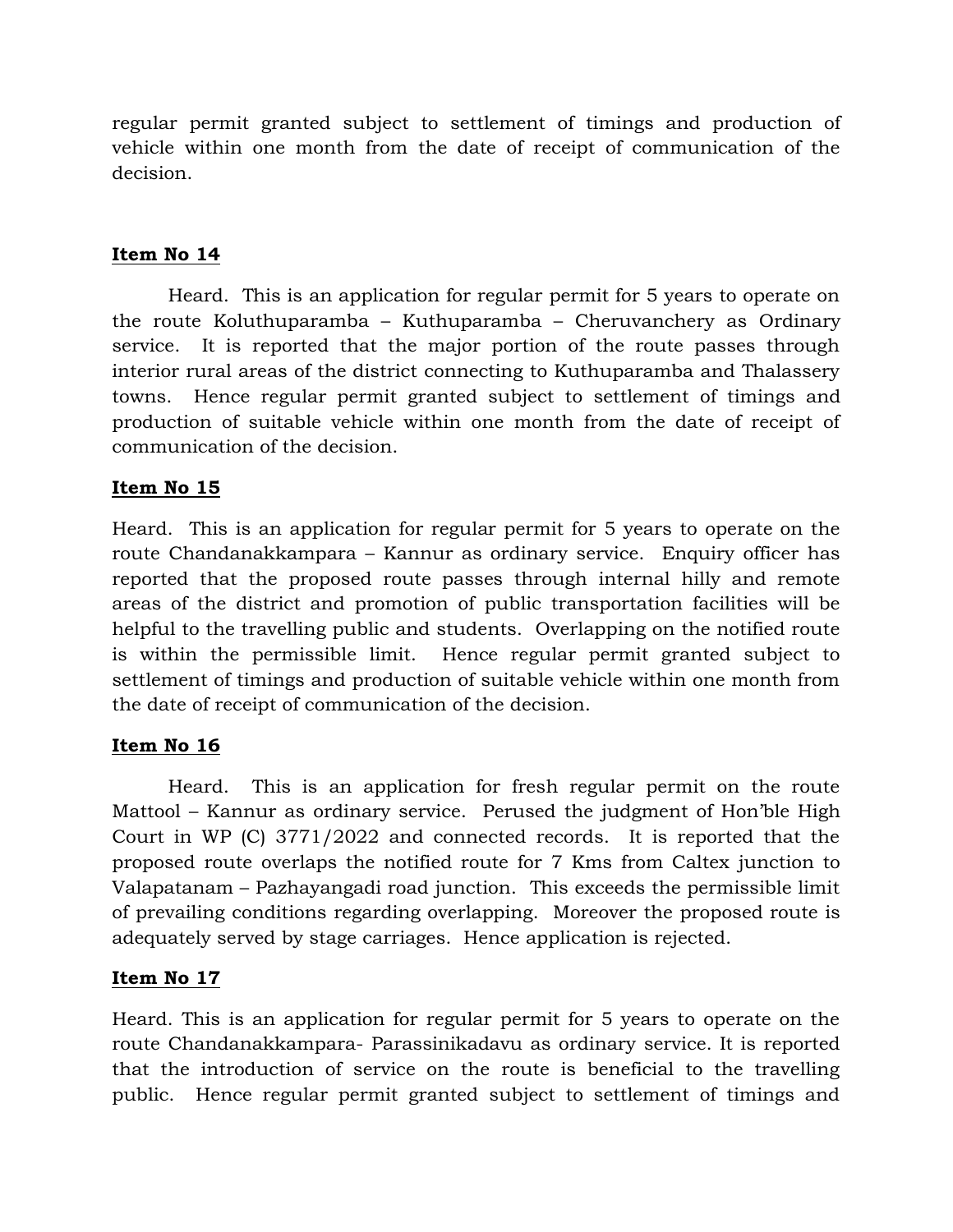production of suitable vehicle within one month from the date of receipt of communication of the decision.

## **Item No 18**

Heard. This is an application for fresh regular permit on the route Thaliparamba – Sreekandapuram as ordinary service. It is reported that the proposed route connects Thaliparamba to remote hilly areas of the district and introduction of service is beneficial to the travelling public. Hence regular permit granted subject to settlement of timings and production of suitable vehicle within one month from the date of receipt of communication of the decision.

## **Item No 19**

Heard. This is an application for regular permit on the route Cherupuzha – Thaliparamba – Alakkode – Parappa as Ordinary service. Secretary RTA has reported that average time gap of existing stage carriages on the proposed route varies from 10 mts to 30 minutes. Field officer has suggested that introduction of new service benefits the travelling public. Hence regular permit granted subject to settlement of timings and production of suitable vehicle within one month from the date of receipt of communication of the decision.

## **Item No 20**

Heard. This is an application for regular permit so as to operate on the route Chedikkulam – Palathumkadavu – Keezhapally as ordinary service. Enquiry report reveals that major portion of the proposed route is passing through rural areas Cheikkulam, uliyil, Thillenkeri, Keezhpally. It is reported that a bridge and approach road has been newly built near Kootupuzha at the entrance of Kacherikkadavu – Palathumkadavu road and there is no bus service at present through the way. PWD authorities has issued fitness certificate for this portion. Hence regular permit granted subject to settlement of timings and production of suitable vehicle within one month from the date of receipt of communication of the decision.

## **Item No 21**

Heard. Reconsidered the application for regular permit on the route Peravur – Thalassery – Iritty as LSOS. Route length of the proposed route is 93 Kms. Secretary RTA has reported that density of travelling public is very high on this route and promotion of new service will be beneficial to the travelling public. Hence regular permit granted subject to settlement of timings and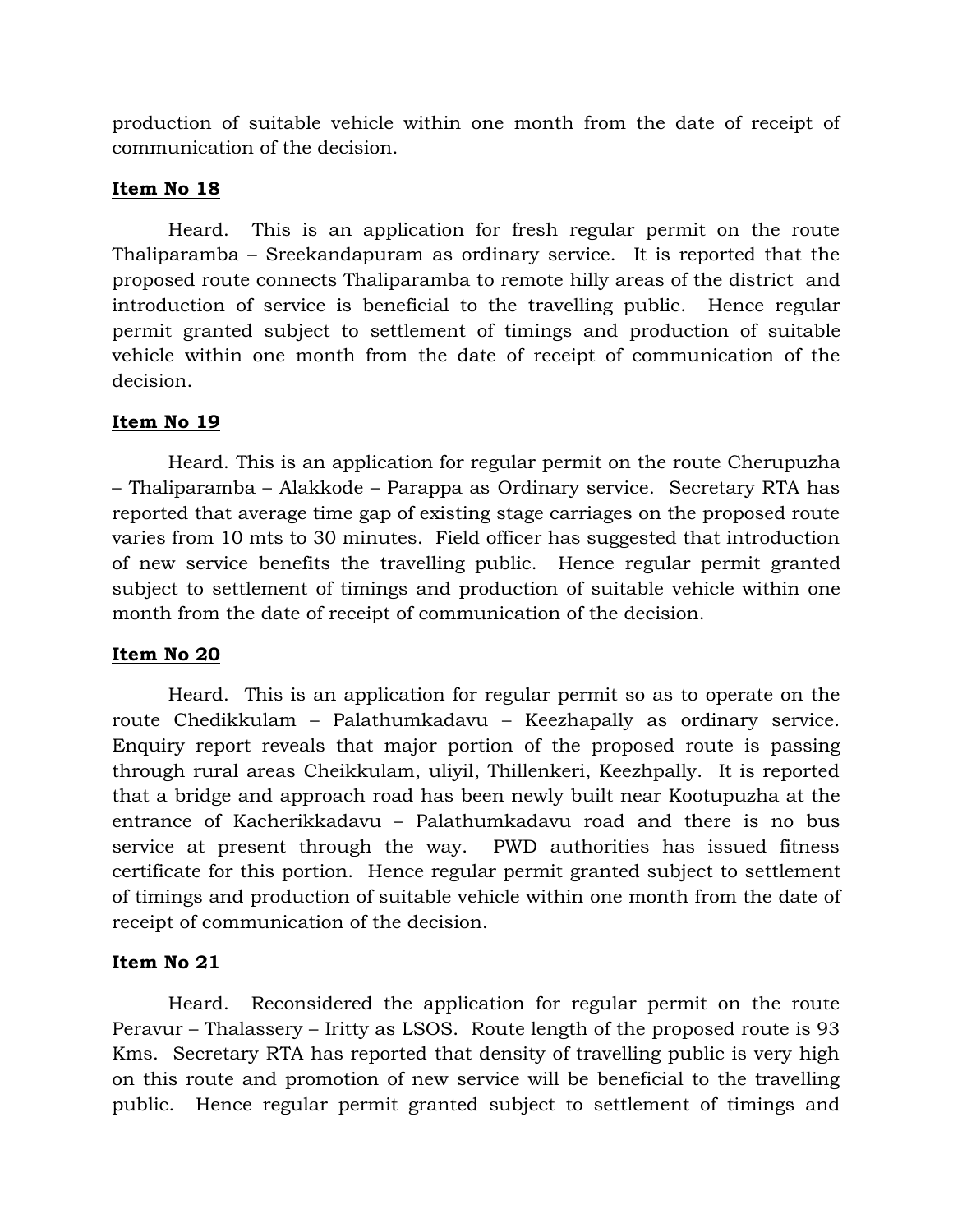production of suitable vehicle within one month from the date of receipt of communication of the decision.

## **Item No 22**

Heard. Reconsidered the application for regular permit on the route Kannur HQ Hospital – Kannadiparamba – Chalode. Peruse the judgment of Hon'ble High Court in WP(C ) 4488/22 dtd 10/02/2022. It is reported that the proposed route passes through the rural remote areas and connects with the major towns of district. Hon'ble STAT in MVAA No 41/2021 has directed this authority to grant the permit, if there are no other legal impediments. Hence regular permit granted subject to settlement of timings and production of suitable vehicle within one month from the date of receipt of communication of the decision.

## **Item No 23**

Heard. This is an application for regular permit on the route Edayar-Thalassery – Iritty as LSOS. Reconsidered the application on the basis of order of Hon'ble STAT in MVAA 16/22, wherein Hon'ble STAT has directed to grant regular permit to the applicant.

Hence regular permit granted subject to settlement of timings and production of suitable vehicle within one month from the date of receipt of communication of the decision.

#### **Item No 24**

Heard. This is an application for regular permit on the route Kannavam – Thalassery – Iritty as LSOS. Reconsidered the application on the basis of order of Hon'ble STAT in MVAAS No. 22/22, wherein Hon'ble STAT has directed to grant regular permit to the applicant.

Hence regular permit granted subject to settlement of timings and production of suitable vehicle within one month from the date of receipt of communication of the decision.

#### **Item No 25**

Heard. This is an application for regular permit to operate on the route Chandanakampara- Kannur HQ as ordinary service. As per the timings proposed by the applicant, the service is concentrated between Komakkari to Kannur HQ only. Only trips suggested to Chandanakampara (via) Payyavoor,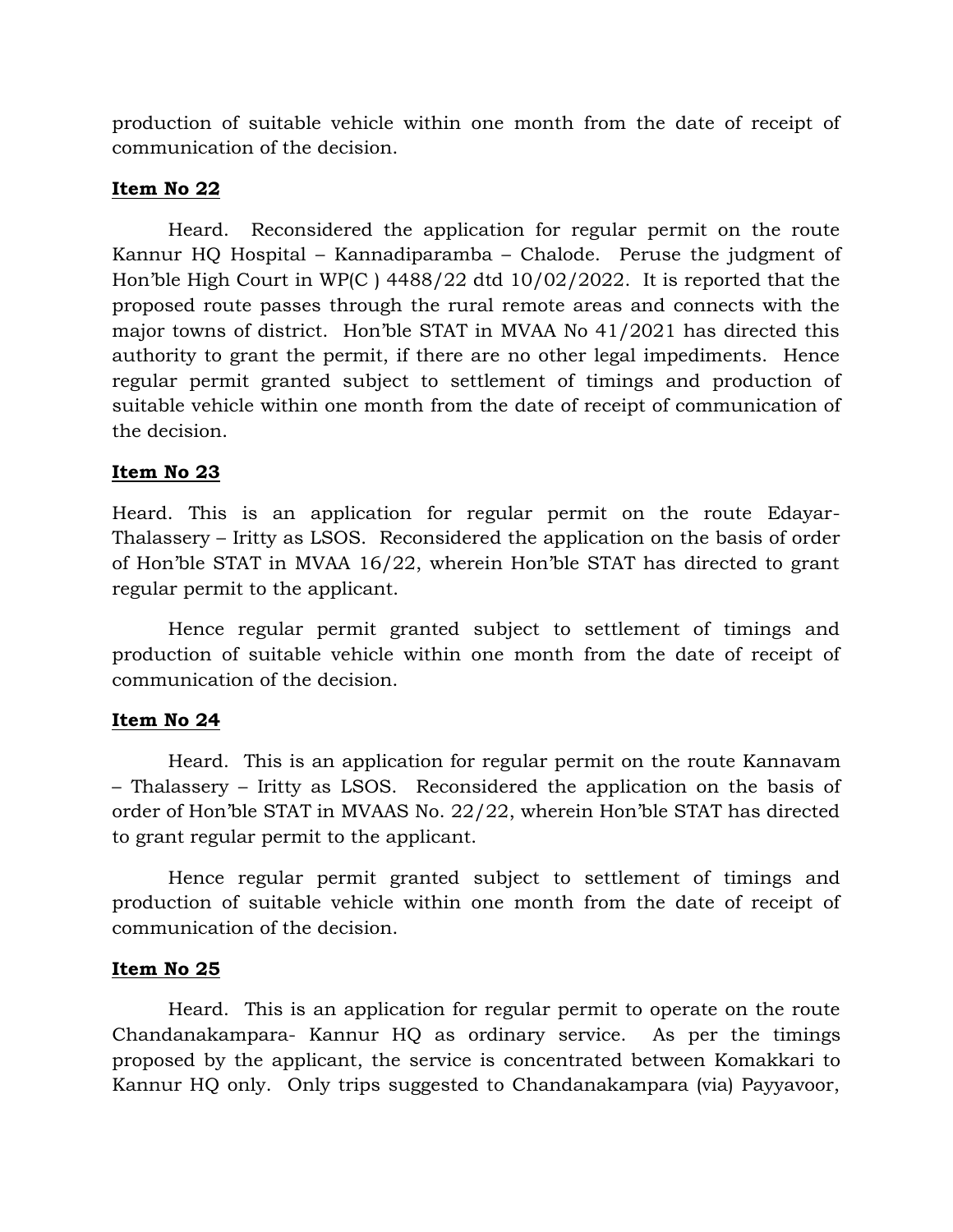SK puram, Mayyil and Kuttikattoor is for starting and halting the trips at early morning and late night.

Secretary RTA shall conduct a detailed enquiry regarding the feasibility of the conducting service on the route and whether the travelling public is actually benefitted by this proposal of new service. A report on the compliance of Rule 188, 189 of KMVAct and Rules read with Section 91 (1) of MV Act shall also be submitted. Hence **adjourned**.

## **Item No 26**

## **"Heard, transfer of permit is allowed,** subject to

- (1). clearance of Govt. dues, if any
- (2). production of NOC from HP Co. if applicable".

## **Item No 27**

Absent. Adjourned.

#### **Item No. 28**

## **"Heard, transfer of permit is allowed,** subject to

- (1). Clearance of Govt. dues, if any
- (2). Production of NOC from HP Co. if applicable".

#### **Item No 29**

## **"Heard, transfer of permit is allowed,** subject to

- (1). Clearance of Govt. dues, if any
- (2). Production of NOC from HP Co. if applicable".

## **Item No 30**

#### **"Heard, transfer of permit is allowed,** subject to

- (1). Clearance of Govt. dues, if any
- (2). Production of NOC from HP Co. if applicable".

## **Item No 31**

- (1). Clearance of Govt. dues, if any
- (2). Production of NOC from HP Co. if applicable".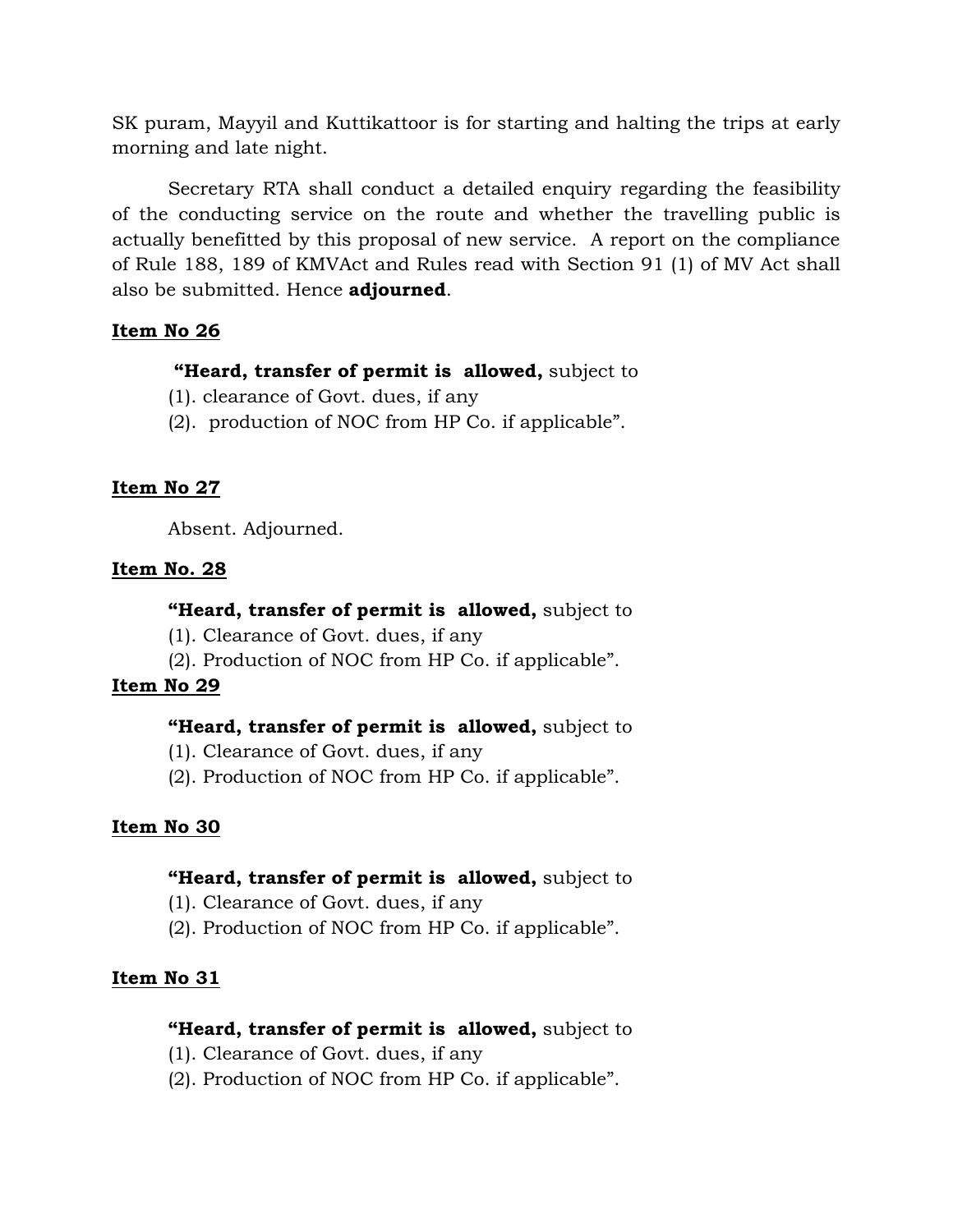**"Heard, transfer of permit (death) allowed,** subject to Clearance of Govt. dues, if any

#### **Item No. 33**

#### **"Heard, transfer of permit is allowed,** subject to

(1). Clearance of Govt. dues, if any

(2). Production of NOC from HP Co. if applicable".

#### **Item No 34**

#### **"Heard, transfer of permit is allowed,** subject to

- (1). Clearance of Govt. dues, if any
- (2). Production of NOC from HP Co. if applicable".

#### **Item No 35**

#### **"Heard, transfer of permit is allowed,** subject to

- (1). Clearance of Govt. dues, if any
- (2). Production of NOC from HP Co. if applicable".

#### **Item No 36**

#### **"Heard, transfer of permit is allowed,** subject to

- (1). Clearance of Govt. dues, if any
- (2). Production of NOC from HP Co. if applicable".

#### **Item No 37**

#### **"Heard, transfer of permit is allowed,** subject to

- (1). Clearance of Govt. dues, if any
- (2). Production of NOC from HP Co. if applicable".

#### **Item No 38**

#### **"Heard, transfer of permit is allowed,** subject to

- (1). Clearance of Govt. dues, if any
- (2). Production of NOC from HP Co. if applicable".

#### **Item No 39**

- (1). Clearance of Govt. dues, if any
- (2). Production of NOC from HP Co. if applicable".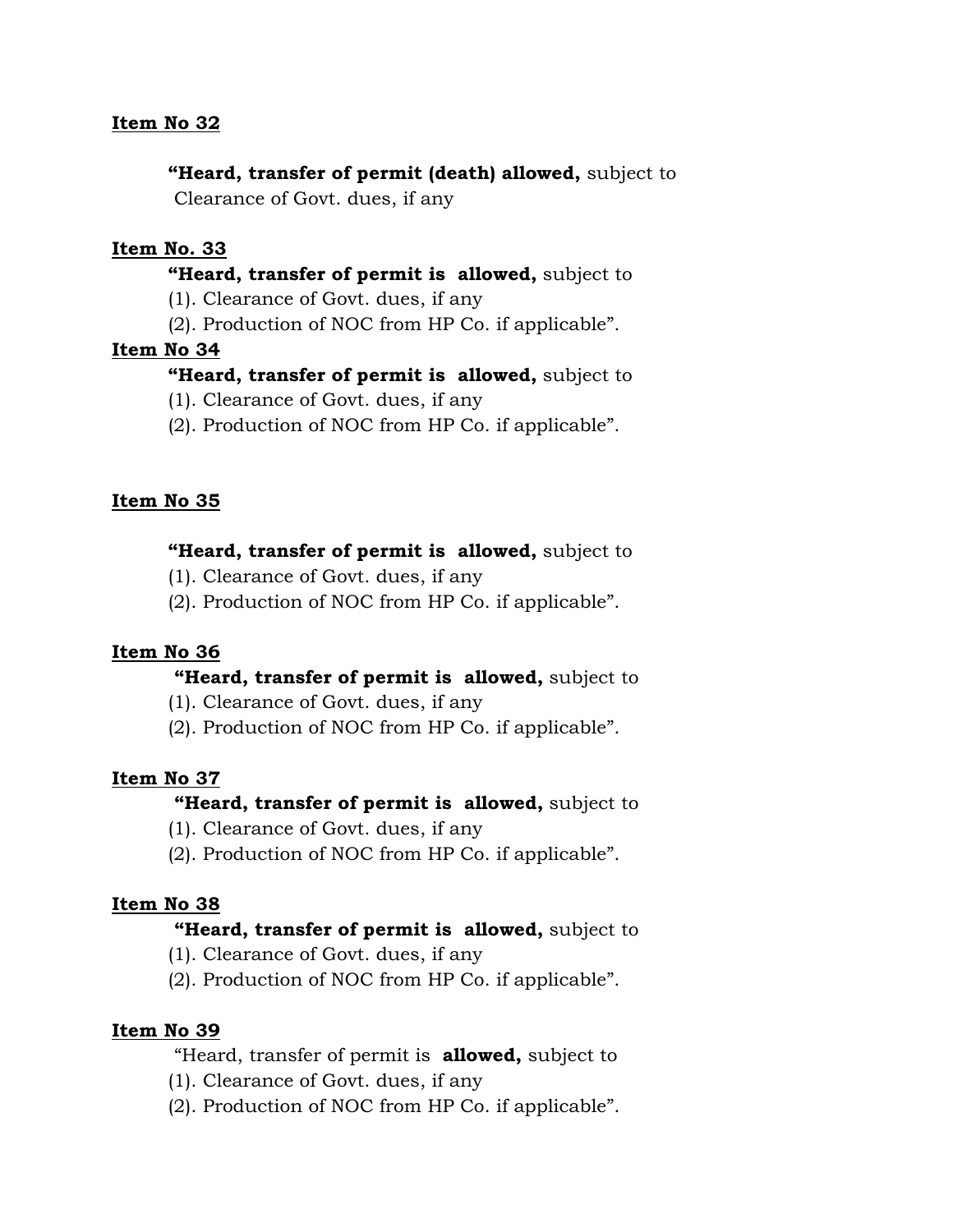## **"Heard, transfer of permit is allowed,** subject to

(1). Clearance of Govt. dues, if any

(2). Production of NOC from HP Co. if applicable".

## **Item No 41**

## **"Heard, transfer of permit is allowed,** subject to

- (1). Clearance of Govt. dues, if any
- (2). Production of NOC from HP Co. if applicable".

## **Item No 42**

"Heard, transfer of permit is **allowed,** subject to

- (1). Clearance of Govt. dues, if any
- (2). Production of NOC from HP Co. if applicable".

## **Item No 43**

"Heard, transfer of permit is **allowed,** subject to

- (1). Clearance of Govt. dues, if any
- (2). Production of NOC from HP Co. if applicable".

#### **Item No 44**

"Heard, transfer of permit is **allowed,** subject to

- (1). Clearance of Govt. dues, if any
- (2). Production of NOC from HP Co. if applicable".

#### **Item No 45**

"Heard, transfer of permit is **allowed,** subject to

- (1). Clearance of Govt. dues, if any
- (2). Production of NOC from HP Co. if applicable".

#### **Item No 46**

"Heard, transfer of permit is **allowed,** subject to

- (1). Clearance of Govt. dues, if any
- (2). Production of NOC from HP Co. if applicable".

## **Item No 47**

"Heard, transfer of permit is **allowed,** subject to (1). Clearance of Govt. dues, if any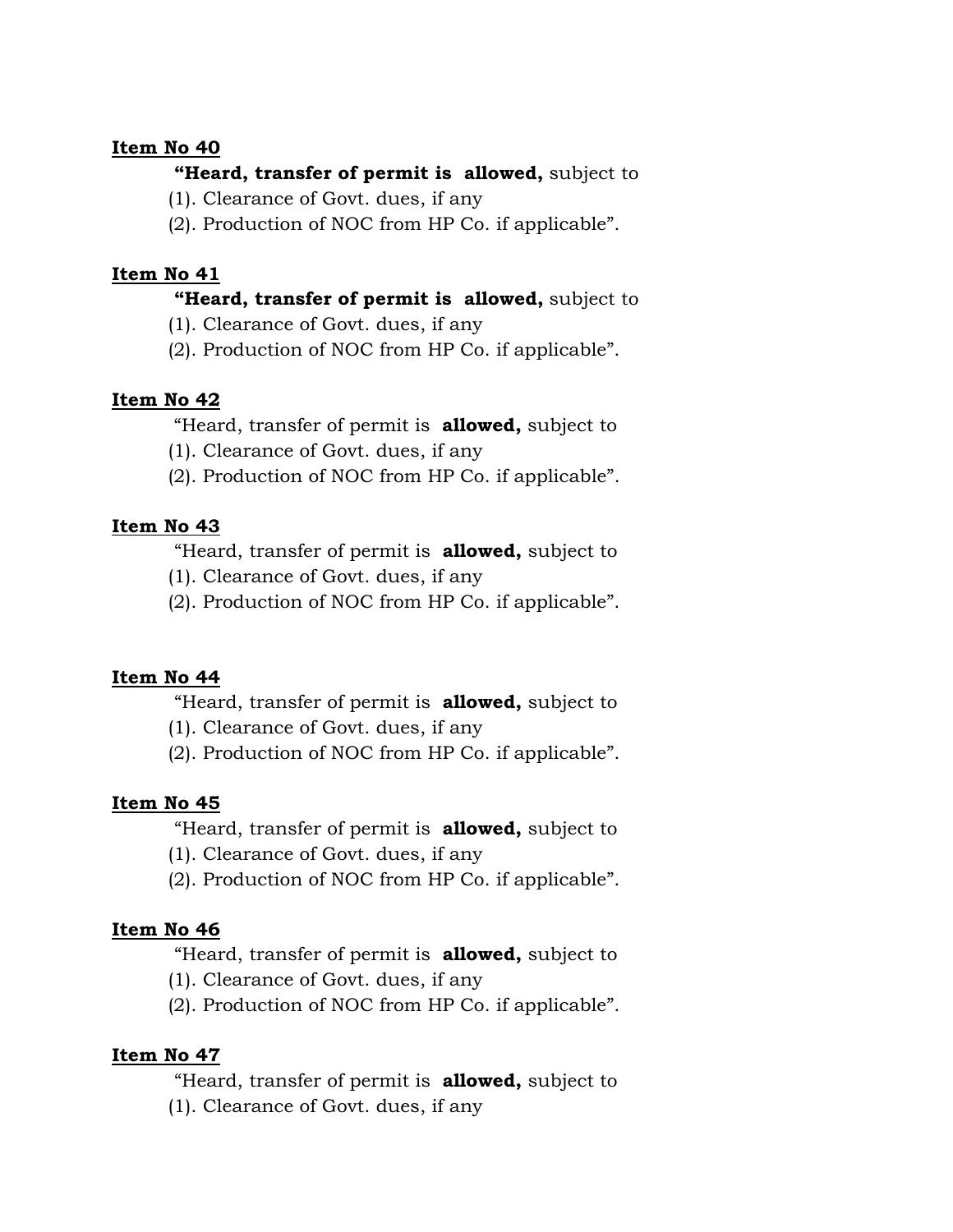(2). Production of NOC from HP Co. if applicable".

#### **Item No 48**

"Heard, transfer of permit is **allowed,** subject to

- (1). Clearance of Govt. dues, if any
- (2). Production of NOC from HP Co. if applicable".

#### **Item No. 49**

#### Absent. **Adjourned**.

#### **Item No. 50**

"Heard, transfer of permit is **allowed,** subject to

- (1). Clearance of Govt. dues, if any
- (2). Production of NOC from HP Co. if applicable".

#### **Item No. 51**

#### **"Heard, transfer of permit is allowed,** subject to

- (1). Clearance of Govt. dues, if any
- (2). Production of NOC from HP Co. if applicable".

#### **Item No. 52**

#### **"Heard, transfer of permit is allowed,** subject to

- (1). Clearance of Govt. dues, if any
- (2). Production of NOC from HP Co. if applicable".

#### **Item No. 53**

#### **"Heard, transfer of permit is allowed,** subject to

- (1). Clearance of Govt. dues, if any
- (2). Production of NOC from HP Co. if applicable".

#### **Item No. 54**

## **"Heard, transfer of permit is allowed,** subject to

- (1). Clearance of Govt. dues, if any
- (2). Production of NOC from HP Co. if applicable".

#### **Item No. 55**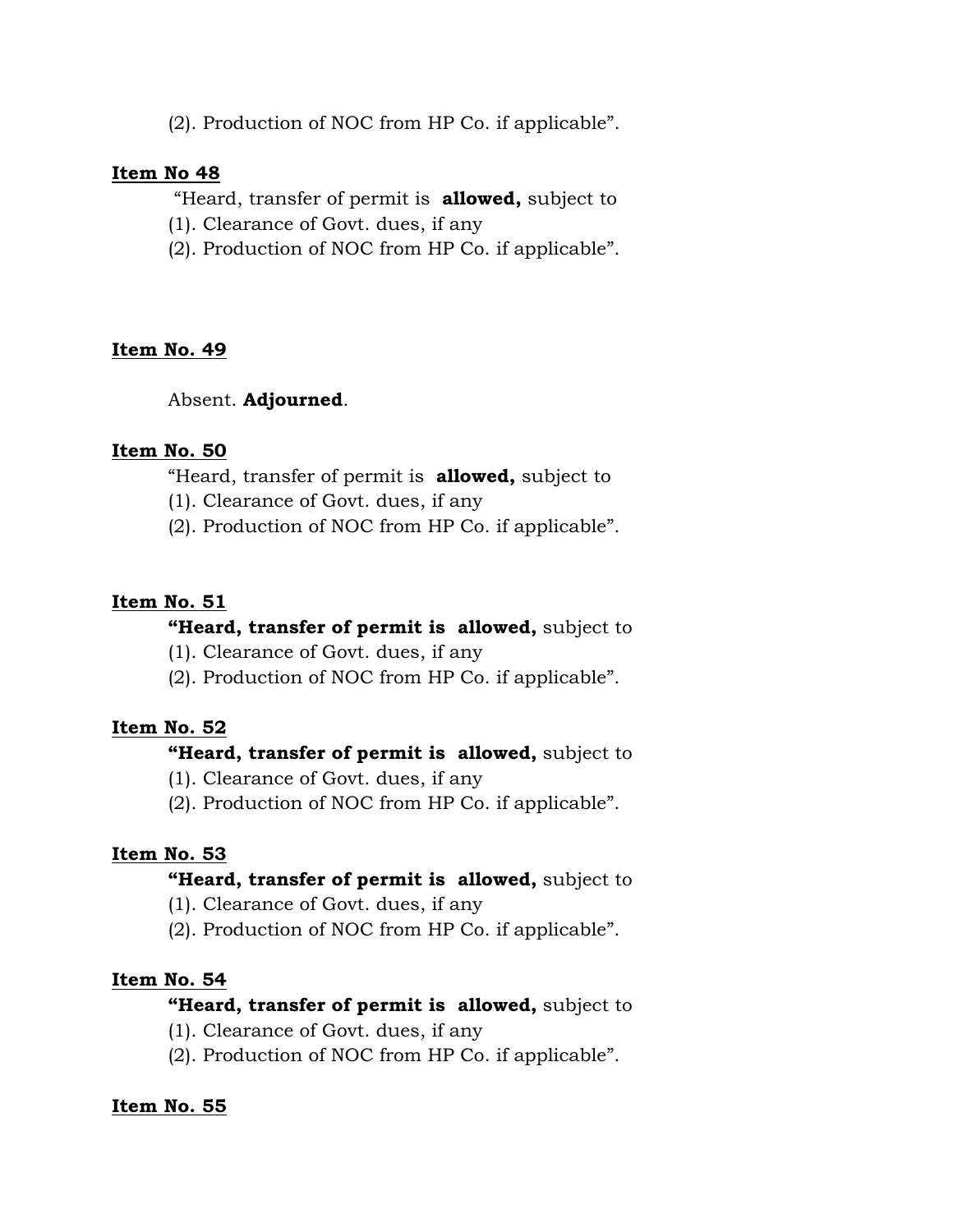## **"Heard, transfer of permit is allowed,** subject to

(1). Clearance of Govt. dues, if any

(2). Production of NOC from HP Co. if applicable".

## **Item No. 56**

- **"Heard, transfer of permit is allowed,** subject to
- (1). Clearance of Govt. dues, if any
- (2). Production of NOC from HP Co. if applicable".

## **Item No. 57**

## **"Heard, transfer of permit is allowed,** subject to

- (1). Clearance of Govt. dues, if any
- (2). Production of NOC from HP Co. if applicable".

## **Item No. 58**

## **"Heard, transfer of permit is allowed,** subject to

- (1). Clearance of Govt. dues, if any
- (2). Production of NOC from HP Co. if applicable".

## **Item No. 59**

## **"Heard, transfer of permit is allowed,** subject to

- (1). Clearance of Govt. dues, if any
- (2). Production of NOC from HP Co. if applicable".

## **Item No. 60**

## **"Heard, transfer of permit is allowed,** subject to

- (1). Clearance of Govt. dues, if any
- (2). Production of NOC from HP Co. if applicable".

## **Item No. 61**

## **"Heard, transfer of permit is allowed,** subject to

- (1). Clearance of Govt. dues, if any
- (2). Production of NOC from HP Co. if applicable".

## **Item No. 62**

- (1). Clearance of Govt. dues, if any
- (2). Production of NOC from HP Co. if applicable".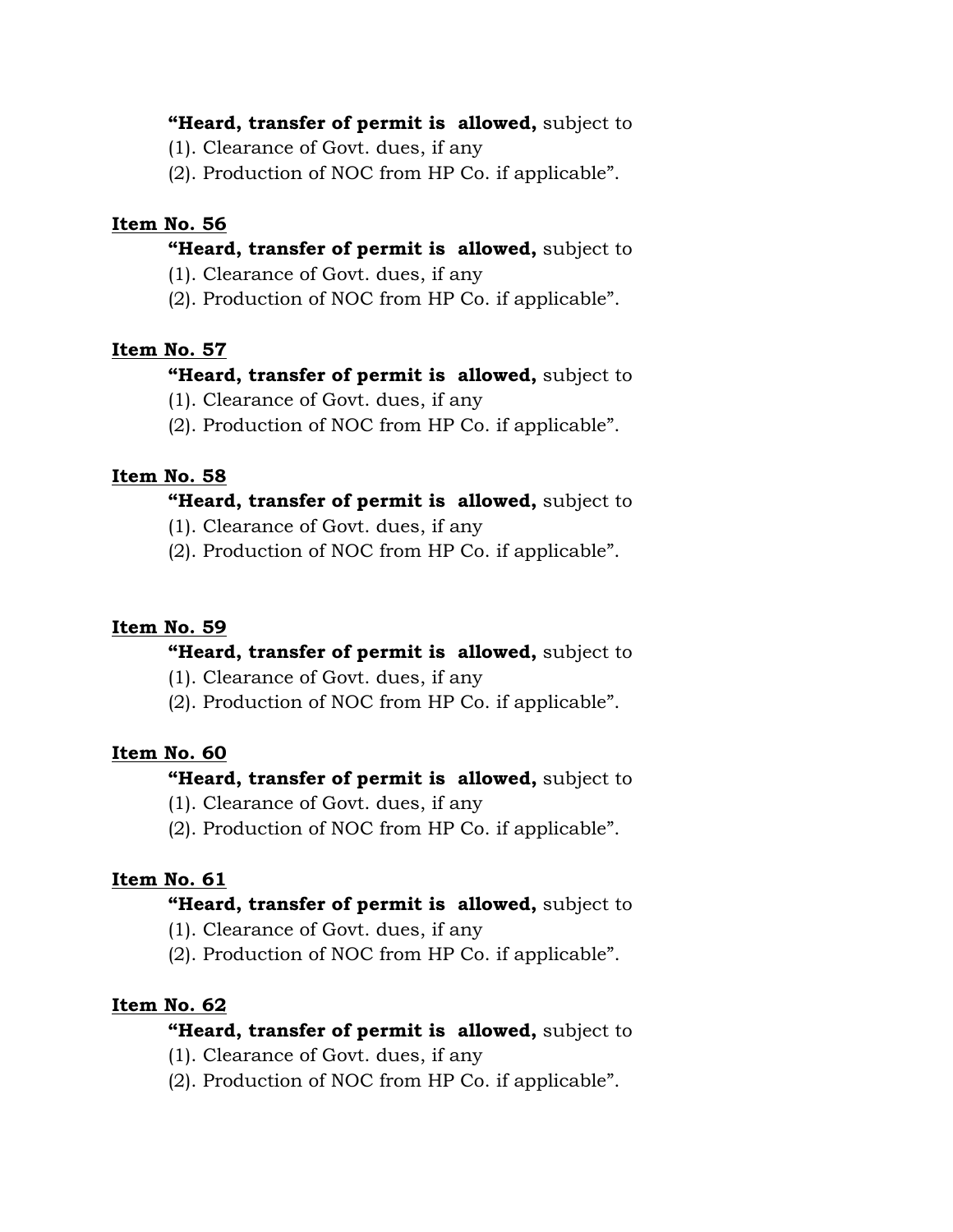## **"Heard, transfer of permit is allowed,** subject to

- (1). Clearance of Govt. dues, if any
- (2). Production of NOC from HP Co. if applicable".

## **Item No. 64**

#### **"Heard, transfer of permit is allowed,** subject to

(1). Clearance of Govt. dues, if any

(2). Production of NOC from HP Co. if applicable".

## **Item No. 65**

## **"Heard, transfer of permit is allowed,** subject to

- (1). Clearance of Govt. dues, if any
- (2). Production of NOC from HP Co. if applicable".

## **Item No. 66**

## **"Heard, transfer of permit is allowed,** subject to

- (1). Clearance of Govt. dues, if any
- (2). Production of NOC from HP Co. if applicable".

#### **Item No. 67**

#### **"Heard, transfer of permit is allowed,** subject to

- (1). Clearance of Govt. dues, if any
- (2). Production of NOC from HP Co. if applicable".

#### **Item No. 68**

## **"Heard, transfer of permit is allowed,** subject to

- (1). Clearance of Govt. dues, if any
- (2). Production of NOC from HP Co. if applicable".

#### **Item No. 69**

#### **"Heard, transfer of permit is allowed,** subject to

- (1). Clearance of Govt. dues, if any
- (2). Production of NOC from HP Co. if applicable".

#### **Item No. 70**

- (1). Clearance of Govt. dues, if any
- (2). Production of NOC from HP Co. if applicable".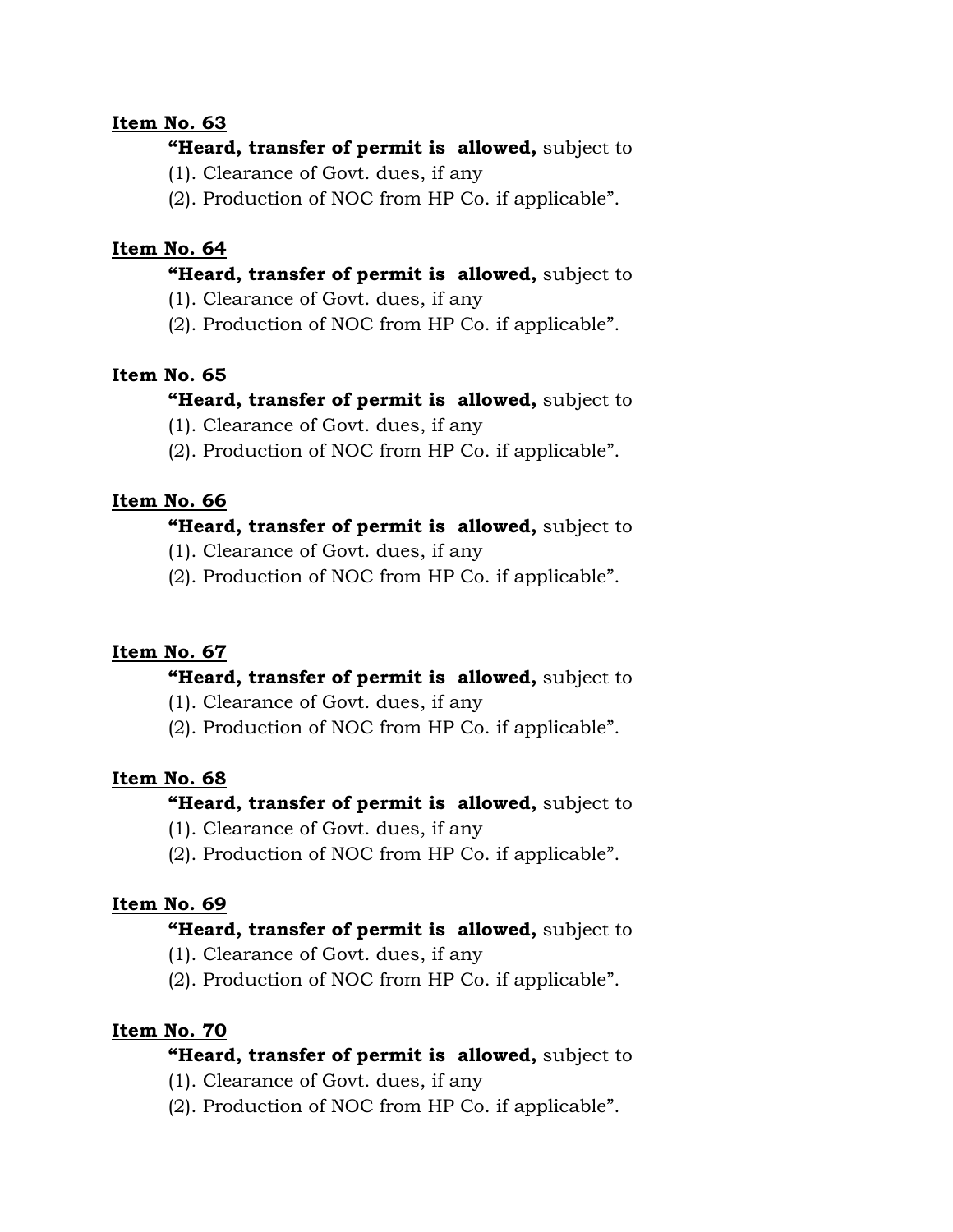## **"Heard, transfer of permit is allowed,** subject to

(1). Clearance of Govt. dues, if any

(2). Production of NOC from HP Co. if applicable".

#### **Item No. 72**

**"Heard, transfer of permit (death) allowed,** subject to Clearance of Govt. dues, if any

## **Item No. 73**

## **"Heard, transfer of permit is allowed,** subject to

- (1). Clearance of Govt. dues, if any
- (2). Production of NOC from HP Co. if applicable".

## **Item No. 74**

## **"Heard, transfer of permit is allowed,** subject to

- (1). Clearance of Govt. dues, if any
- (2). Production of NOC from HP Co. if applicable".

#### **Item No. 75**

#### **"Heard, transfer of permit is allowed,** subject to

- (1). Clearance of Govt. dues, if any
- (2). Production of NOC from HP Co. if applicable".

#### **Item No. 76**

#### **"Heard, transfer of permit is allowed,** subject to

- (1). Clearance of Govt. dues, if any
- (2). Production of NOC from HP Co. if applicable".

#### **Item No. 77**

#### **"Heard, transfer of permit is allowed,** subject to

- (1). Clearance of Govt. dues, if any
- (2). Production of NOC from HP Co. if applicable".

#### **Item No. 78**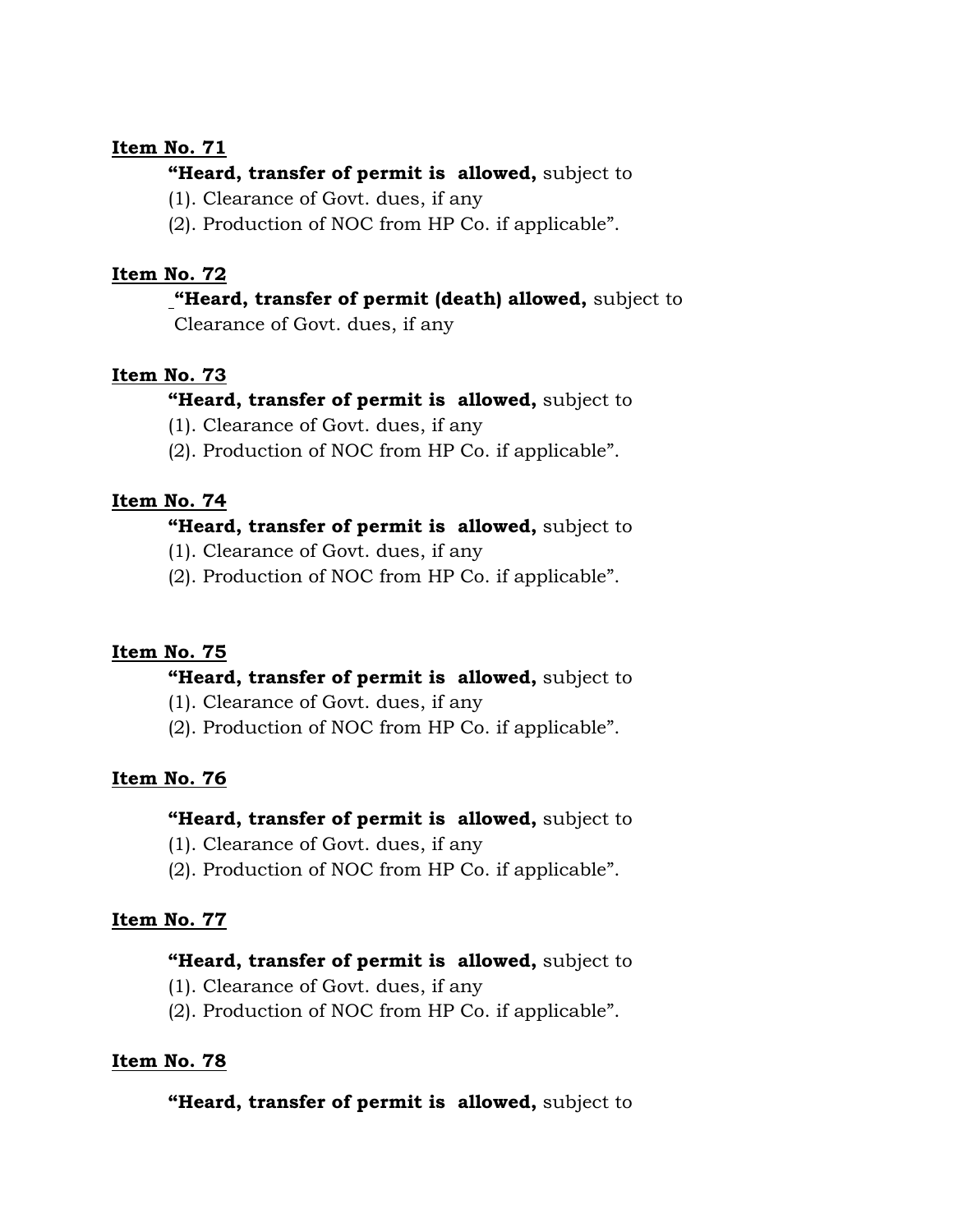- (1). Clearance of Govt. dues, if any
- (2). Production of NOC from HP Co. if applicable".

#### **"Heard, transfer of permit is allowed,** subject to

- (1). Clearance of Govt. dues, if any
- (2). Production of NOC from HP Co. if applicable".

#### **Item No. 80**

#### **"Heard, transfer of permit is allowed,** subject to

- (1). Clearance of Govt. dues, if any
- (2). Production of NOC from HP Co. if applicable".

#### **Item No. 81**

#### **"Heard, transfer of permit is allowed,** subject to

- (1). Clearance of Govt. dues, if any
- (2). Production of NOC from HP Co. if applicable".

#### **Item No. 82**

#### **"Heard, transfer of permit is allowed,** subject to

- (1). Clearance of Govt. dues, if any
- (2). Production of NOC from HP Co. if applicable".

#### **Item No. 83**

#### **"Heard, transfer of permit is allowed,** subject to

- (1). Clearance of Govt. dues, if any
- (2). Production of NOC from HP Co. if applicable".

#### **Item No. 84**

#### **"Heard, transfer of permit is allowed,** subject to

- (1). Clearance of Govt. dues, if any
- (2). Production of NOC from HP Co. if applicable".

#### **Item No. 85**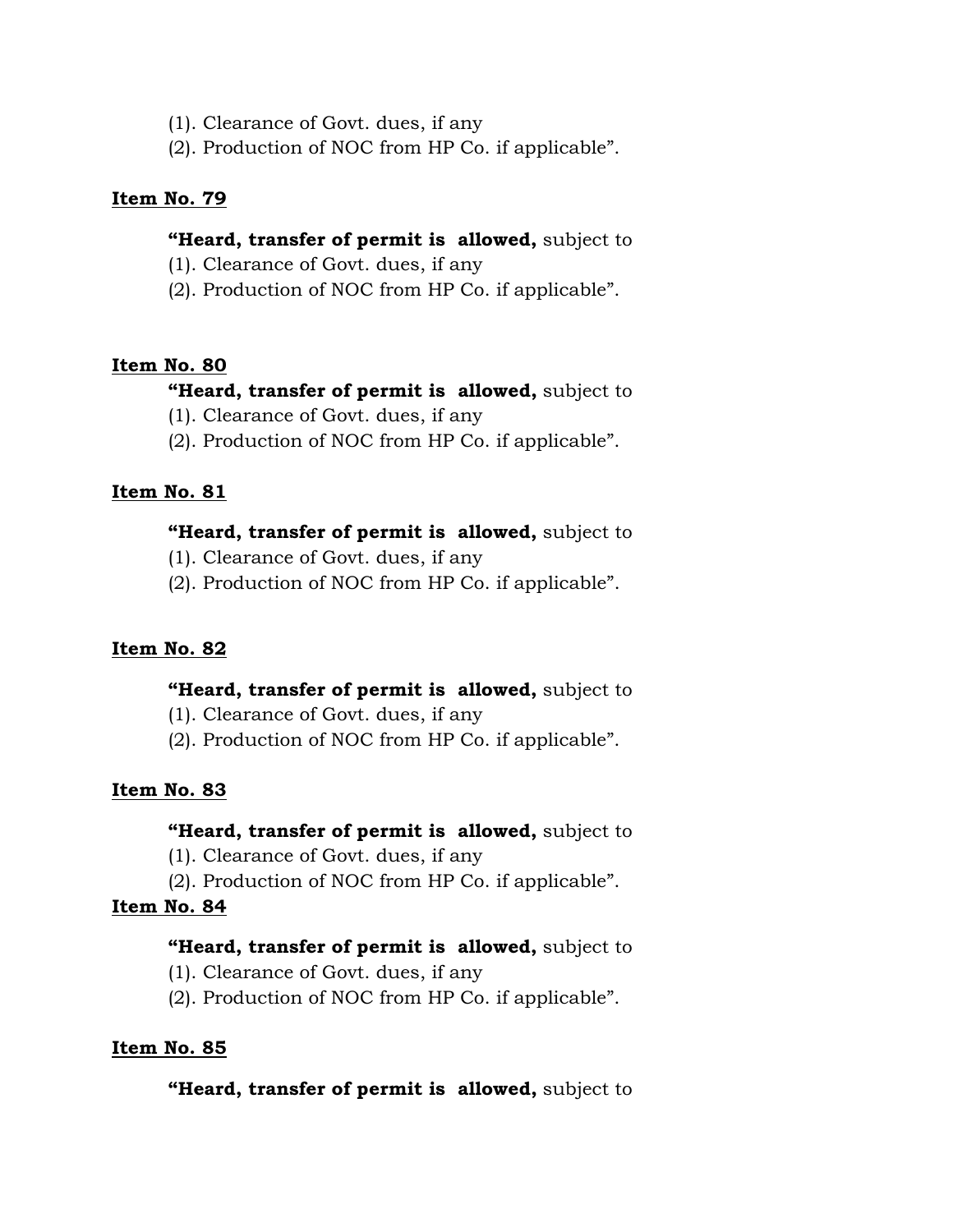- (1). Clearance of Govt. dues, if any
- (2). Production of NOC from HP Co. if applicable".

#### **"Heard, transfer of permit is allowed,** subject to

- (1). Clearance of Govt. dues, if any
- (2). Production of NOC from HP Co. if applicable".

#### **Item No 87**

**"Heard, transfer of permit (death) allowed,** subject to Clearance of Govt. dues, if any

#### **Item No 88**

**"Heard, transfer of permit (death) allowed,** subject to Clearance of Govt. dues, if any

#### **Item No. 89**

#### **"Heard, transfer of permit is allowed,** subject to

- (1). Clearance of Govt. dues, if any
- (2). Production of NOC from HP Co. if applicable".

#### **Item No. 90**

#### **"Heard, transfer of permit is allowed,** subject to

- (1). Clearance of Govt. dues, if any
- (2). Production of NOC from HP Co. if applicable".

#### **Item No. 91**

#### **"Heard, transfer of permit is allowed,** subject to

- (1). Clearance of Govt. dues, if any
- (2). Production of NOC from HP Co. if applicable".

#### **Item No. 92**

#### **"Heard, transfer of permit is allowed,** subject to

(1). Clearance of Govt. dues, if any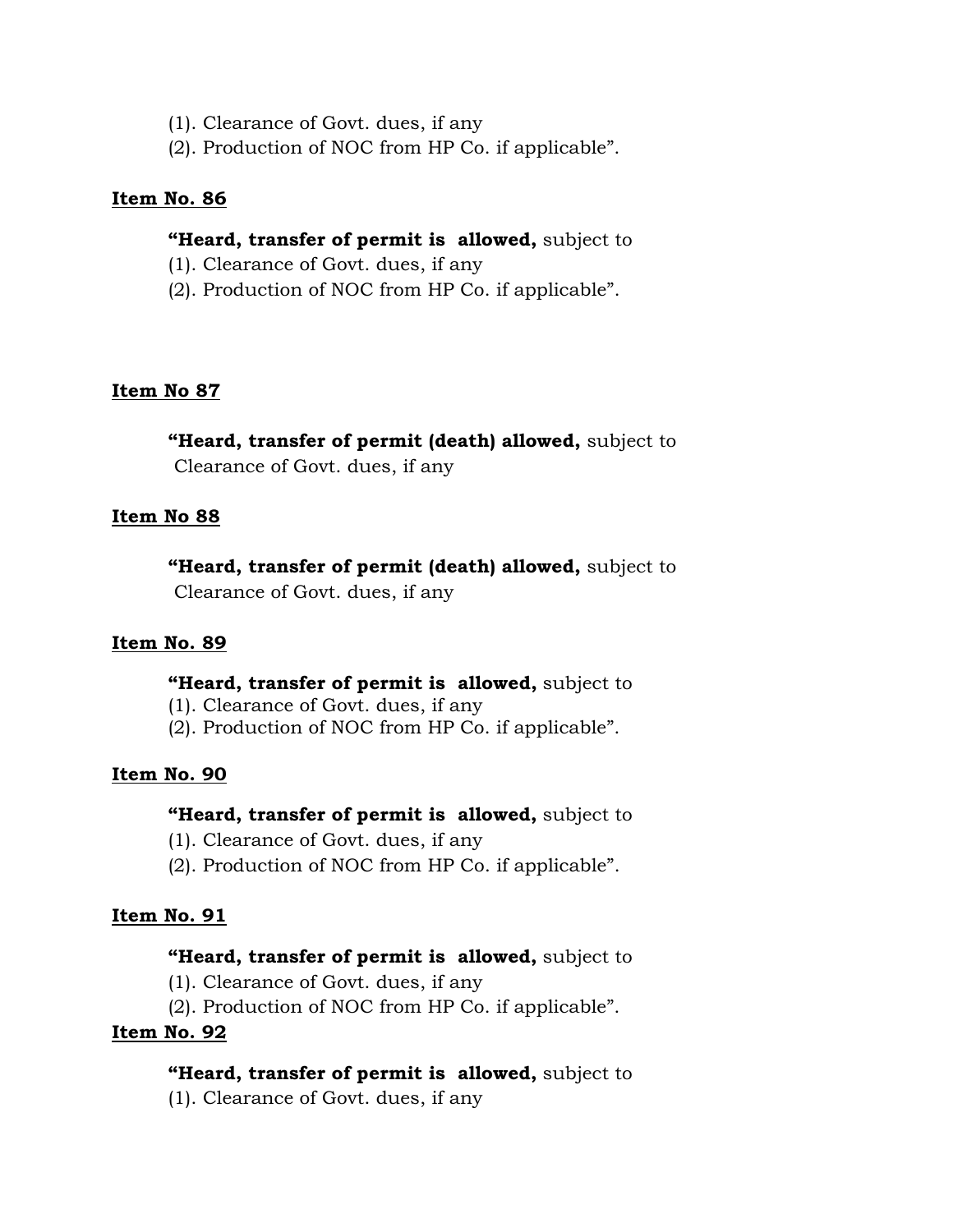(2). Production of NOC from HP Co. if applicable".

#### **Item No. 93**

## **"Heard, transfer of permit is allowed,** subject to

- (1). Clearance of Govt. dues, if any
- (2). Production of NOC from HP Co. if applicable".

#### **Item No. 94**

## **"Heard, transfer of permit is allowed,** subject to

- (1). Clearance of Govt. dues, if any
- (2). Production of NOC from HP Co. if applicable".

## **Item No. 95**

## **"Heard, transfer of permit is allowed,** subject to

- (1). Clearance of Govt. dues, if any
- (2). Production of NOC from HP Co. if applicable".

#### **Item No. 96**

#### **"Heard, transfer of permit is allowed,** subject to

- (1). Clearance of Govt. dues, if any
- (2). Production of NOC from HP Co. if applicable".

#### **Item No. 97**

#### **"Heard, transfer of permit is allowed,** subject to

- (1). Clearance of Govt. dues, if any
- (2). Production of NOC from HP Co. if applicable".

#### **Item No. 98**

- (1). Clearance of Govt. dues, if any
- (2). Production of NOC from HP Co. if applicable".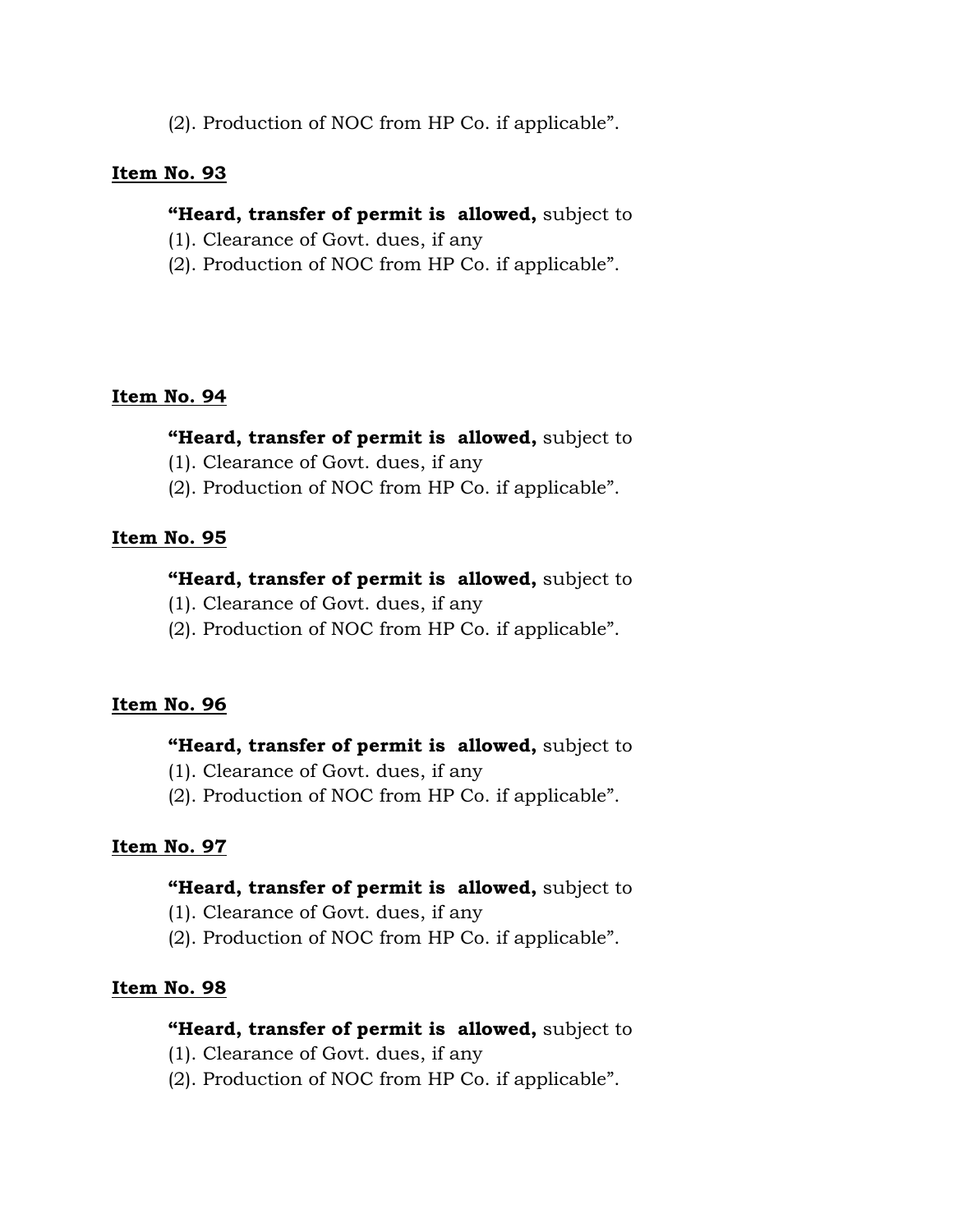#### **"Heard, transfer of permit is allowed,** subject to

- (1). Clearance of Govt. dues, if any
- (2). Production of NOC from HP Co. if applicable".

#### **Item No. 100**

#### "Heard, transfer of **permit** is **allowed,** subject to

(1). Clearance of Govt. dues, if any

(2). Production of NOC from HP Co. if applicable".

#### **Item No. 101**

**Heard.** This is an application for variation of permit so as to extend from Thondiyal to Manjalpuram and advancing and reducing a single trip from Thondiyil. It is reported that the proposed variation is needful to the travelling public. Hence variation **granted**, subject to settlement of timings.

#### **Item No 102**

**Heard.** Reconsidered the application for variation of permit. This application was adjourned for want of specific report regarding necessity and violation of clause 19 of G.O  $(P)$  No  $8/2017/$  Trans dtd  $23/03/2017$ . It is reported that the proposed deviation at the night trip touching town police station stop, Old bus stand, Taluk office and Civil station stop; Thekke bazaar is useful to the travelling public and there is no violation of clause 19 of G.O(P) No 8/2017/Trans dtd 23/03/2017.

Hence variation **granted** subject to settlement of timings.

#### **Item No 103**

Heard. This is an application for variation of permit involving extension for 8 Kms and curtailment of trips. The halting place is changed from Kannur to Choottand. The necessity of variation and violation of Section 80 (3) of MV Act not specified by Secretary RTA. Hence **adjourned**, with direction to conduct a detailed enquiry and place before next RTA, with specific report.

#### **Item No 104**

Heard. This is an application for violation of permit. Variation involves extension and change of halting place. Virgin portion for 2 Kms reported from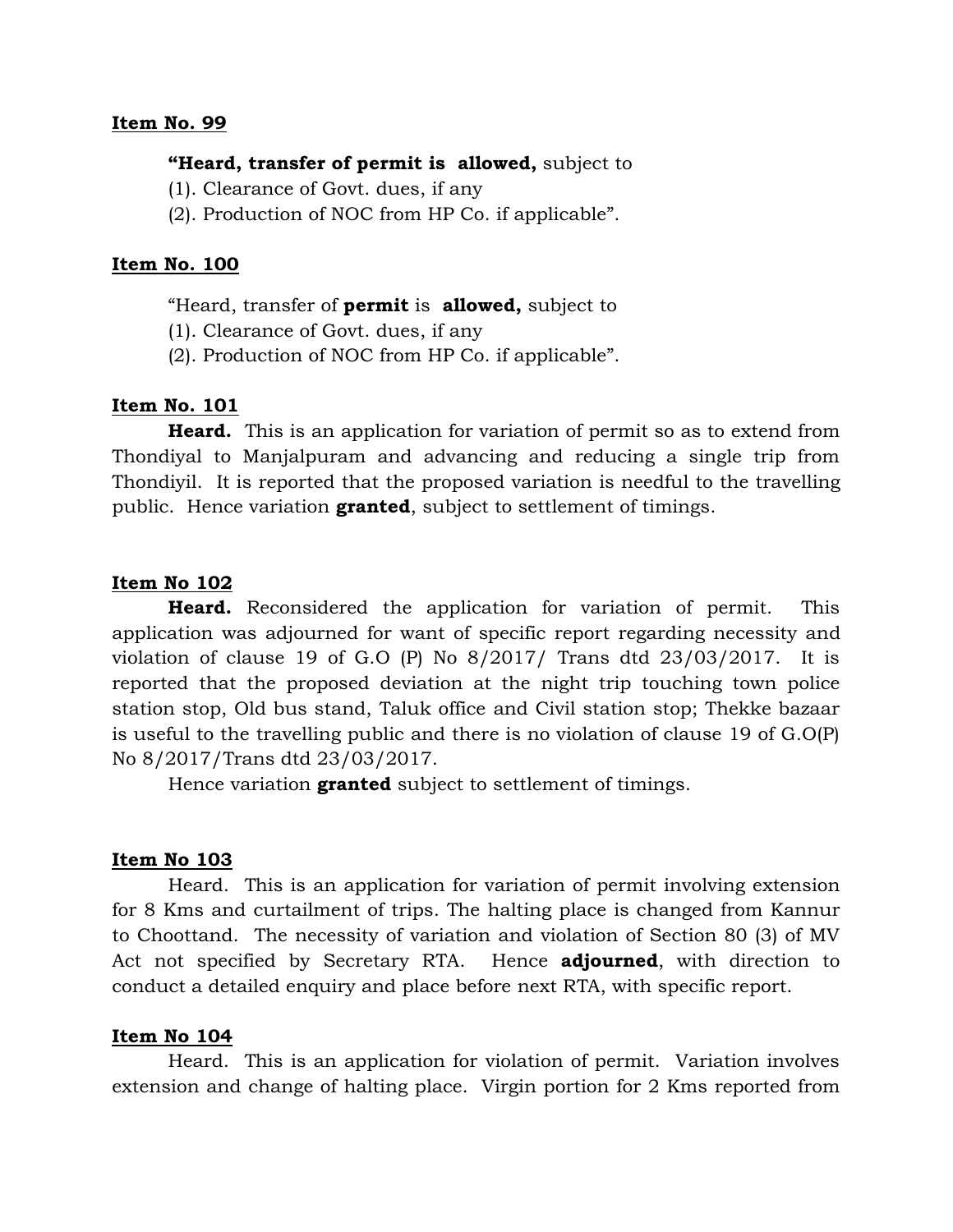Eripram bridge to Puthiyangadi U. P School. Fitness certificate for a total road length of 1.670Kms from Puthiyangadi to Muttam submitted by PWD (Roads) section. Madayi. It is also reported that the maximum width of road is 6.00m and minimum width is 3.30m. There are two culverts and a bridge on the proposed route. The feasibility of a stage carriage service and whether the proposed route is fir for service for stage carriage KL13/X 7797 (seating capacity 48 in all) not reported. **Adjourned**. Secretary RTA shall place the application before next RTA after obtaining report from the concerned authorities.

## **Item No 105**

Heard. It is reported by the enquiry officer that at present bus services are lesson the proposed extension portion Mayyil Pavanoor Motta – Chooliyad – Irikkur and the proposed trip curtailment from Pavanoormotta to Chalode will not seriously effect the travelling public. It is also reported that halting place is advanced from Chalode to Mayyil to facilitate arrangement for the crew.

Variation **allowed**, subject to settlement of timings.

## **Item No 106**

Heard. Variation involves curtailment of route from Melechovva to Mownachery for a distance of 8Kms and 1 Km from Kannur old bus stand to New bus stand and extension of route from Panayathamparamba to Tharammal. It is reported that the proposed curtailed portion is a well served area and the extended portion is ill served area and is beneficial to the travelling public of that sector. Hence variation **granted** subject to settlement of timings.

#### **Item No 107**

Heard, Variation involves deviation of one single trip from Muduvani to Koranpeedika via Kummanad instead of Aykkal Kulam. It is reported that Kummanad is a highly populated area and only one stage carriage is conducting service through this portion. Hence variation is **allowed** subject to settlement of timings.

#### **Item No 108**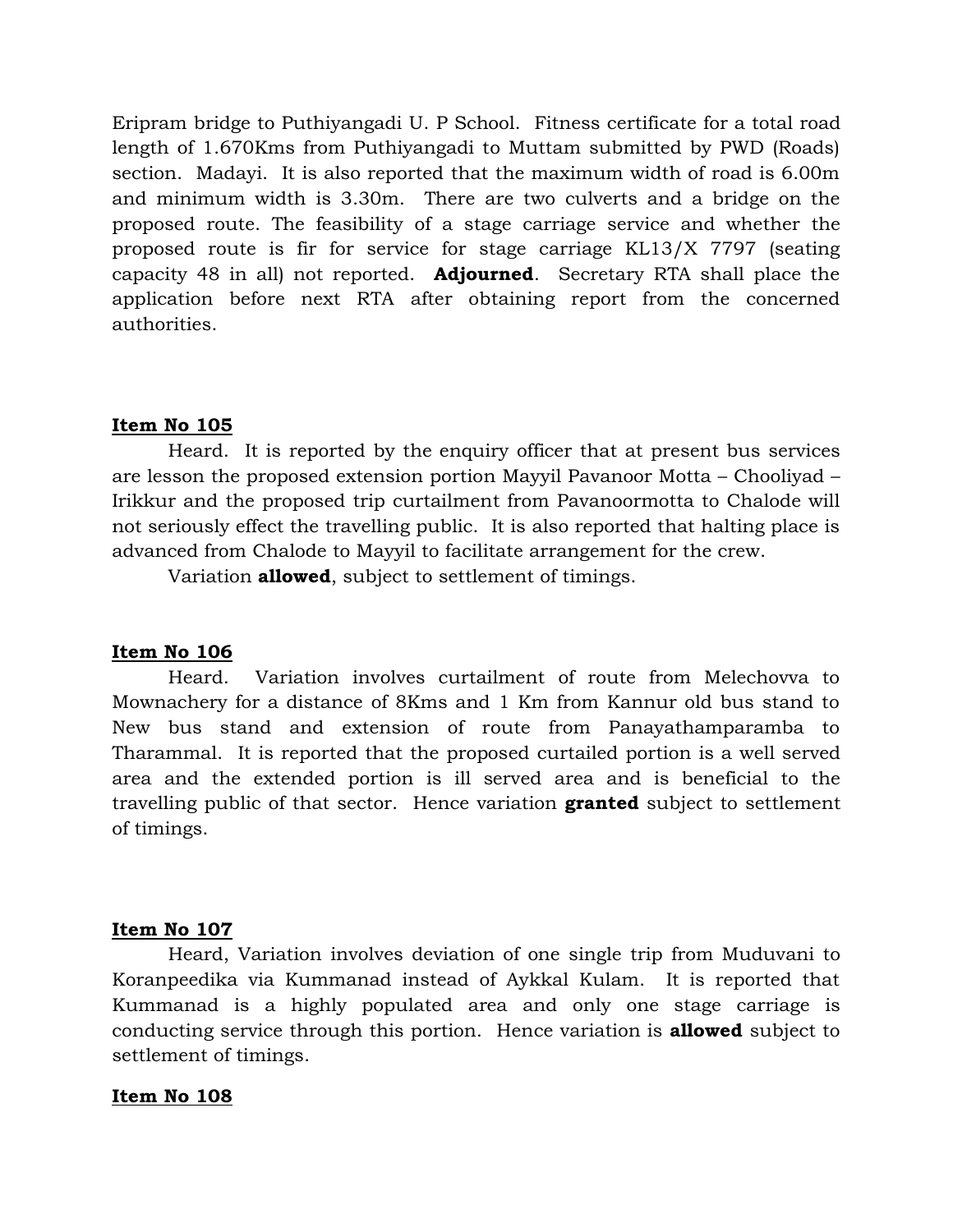Heard, The permit holder has applied for extension of one round trip from Perumpadavu to Eriyam via Edakkam, Karipal and applied for curtailment from Peruvamba to Kannan kadu via Olayam padi , Kariyappalli road to Kakkara and Perumbadavu to Eriyam via Thennam. Total curtailment is 14.5 Kms. Many objections have been received from the travelling public including students, stating that the proposed curtailment will seriously affect their existing travelling facility. The portion of the route curtailed is an ill served sector. Secretary RTA shall conduct a detailed enquiry regarding the above matter and submit a specific report. Frequency of services and necessity of variation under Rule 145 (6) of KMV Rules shall also be reported. Hence **adjourned**.

## **Item No 109**

Heard, This is an application for variation of permit so as to conduct one round trip from Koothuparamba to Chakkarakkallu via Pathiriyad, Anjarakandi to Medical College, Keezhathur to Koothuparamba. It is reported that addition of trips are introduced in ill served sectors and the trip to Medical College is beneficial to travelling public and patients. Hence variation **granted** subject to settlement of timings.

## **Item No 110**

Absent. **Adjourned**.

#### **Item No 111**

Heard**.** The proposed variation involves extension from Panoor-Nadapuram for a distance of 15.5 Kms. Of this, a distance of 8 Kms lies in Kozhikode district and comes under the jurisdiction of RTA Vadakara. General concurrence granted by RTA Kozhikode up to 10 Kms is not applicable in case of fresh and variation of regular permits. Hence concurrence of RTA Vadakara shall be obtained. **Adjourned**.

## **Item No 112.**

Heard**.** Variation involves extension of route from Anjarakkandy to Chakkarakkal, reduction of one round trip on the sector Thalassery- Kannur, addition of one round trip or the sector Mambaram – Anjarakandy and change of halting place from Panayattamparamba to Mambram. It is reported that the portion of the route, where trip is curtailed; is well served and the extension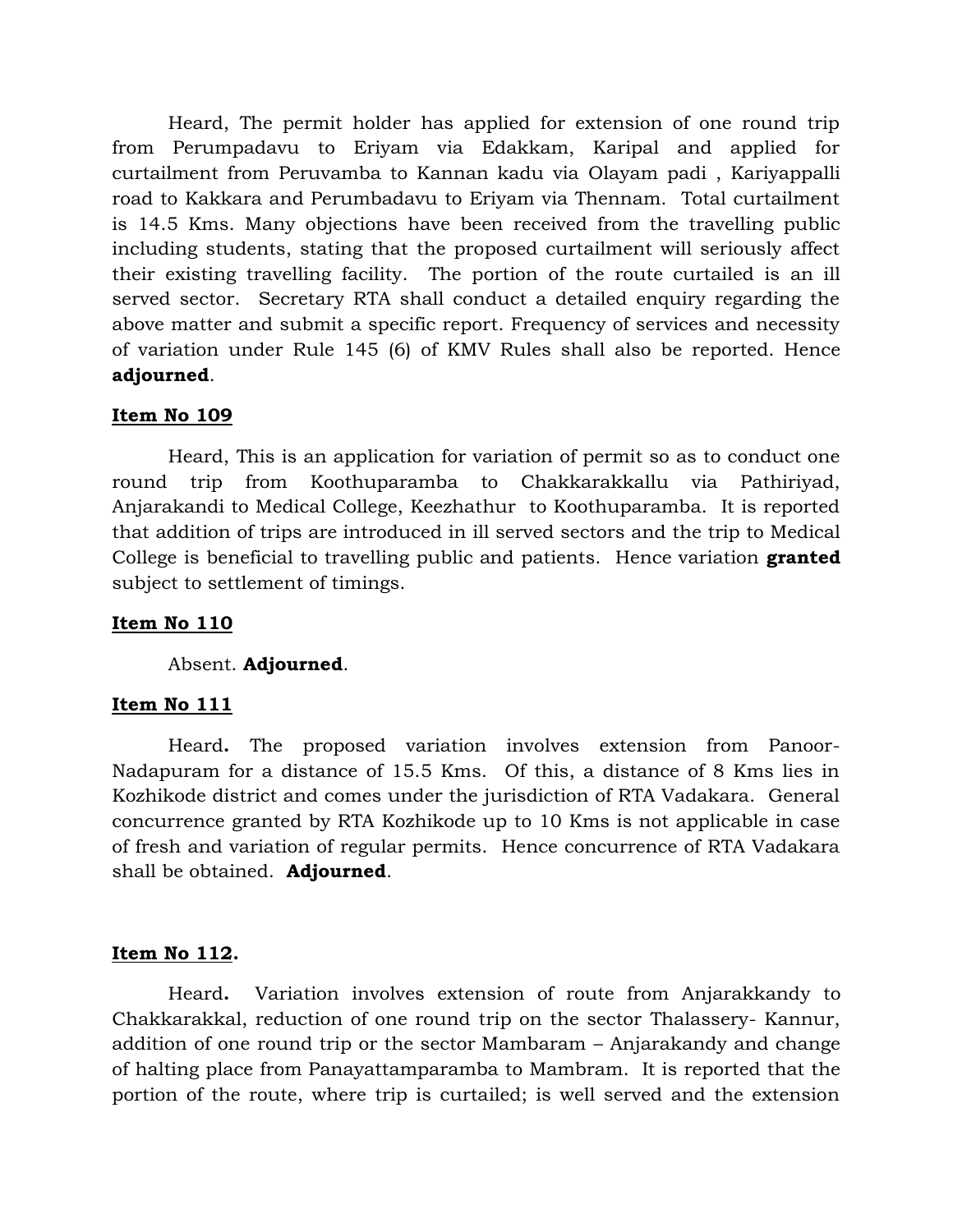portion is not well served by stage carriages. Hence variation **granted**, subject to settlement of timings.

#### **Item No 113**

Heard**.** This is an application for variation of permit, involving extension of route and direction of trips. The existing trip from Mayyil to Kolachery mukku (via) Niramthode and Chekkikulam is deviated (via) Karingalkuzhy. It is not reported whether this deviation affects the existing travelling facility. Secretary RTA shall conduct a detailed enquiry and submit a specific report regarding the proposed deviation and extension and place before the next RTA. **Adjourned**.

## **Item No 114**

Heard**.** This is an application for variation of permit involving deviation of trips, curtailment of trips and addition of one trip. It is submitted before this authority that the permit holder is trying to curtail the trip at 8.15 AM from Kanhirathara to Kannur, so as to avoid students. Secretary RTA shall conduct a detailed enquiry regarding this aspect and report whether this trip curtailment affects the travelling public. The frequency of services on the proposed curtailed, deviated and extended portions shall also be furnished. **Adjourned.**

#### **Item No115**

Heard. Variation is applied for change of halting place from Ezhimala Naval Academy to Muttam, to the permit holders residence area. No other variation is involved. Variation **granted**, subject to settlement of timings.

#### **Item No 116**

Applicant absent. Hence **adjourned**.

#### **Item No 117**

Heard. Reconsidered the application. This application was adjourned by this authority for specific report regarding the proposed variation. It is reported by the field officer that there is no change in running time and the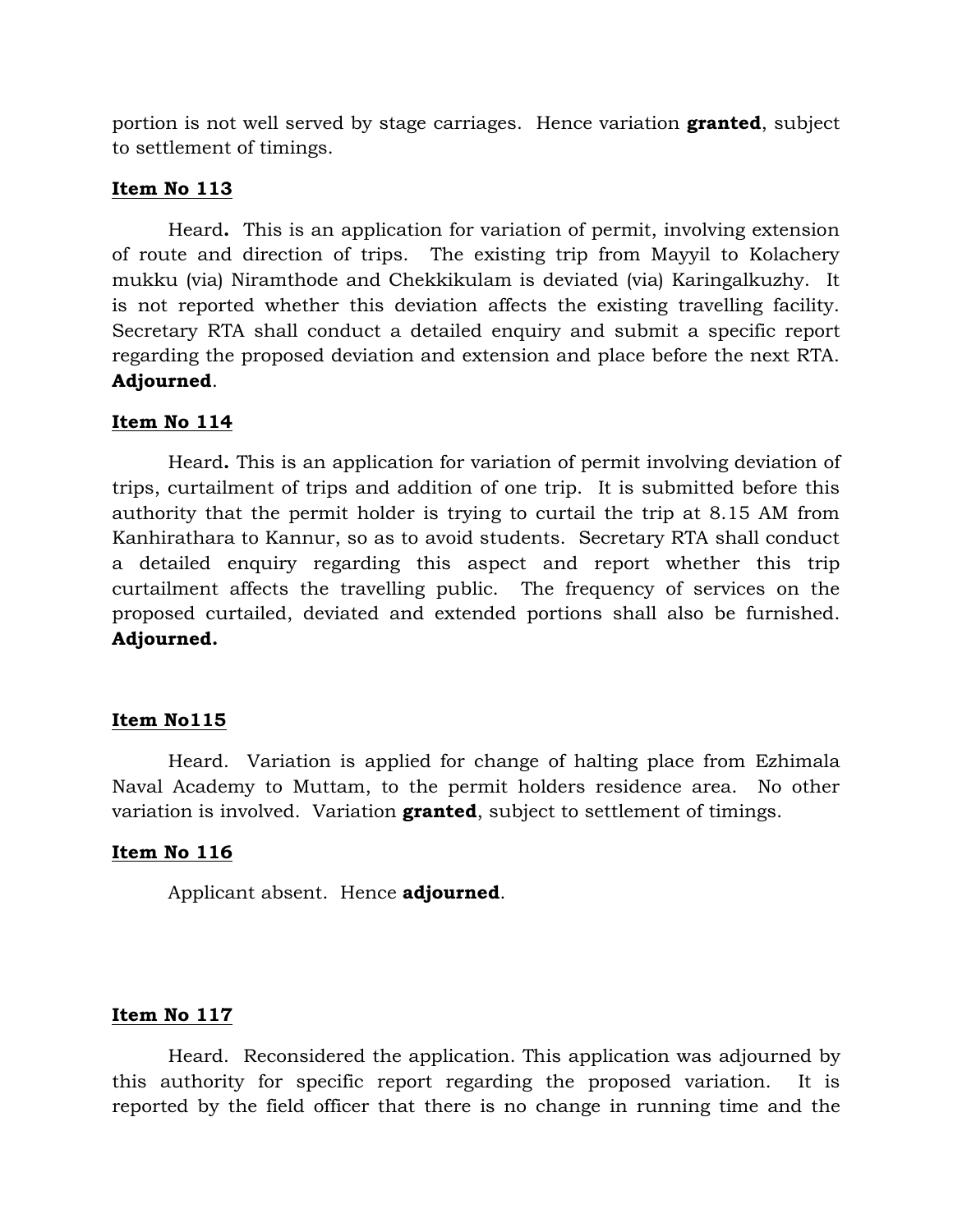proposed variation will not effect the travelling public, as the existing route (via) thottade is well served. It is also reported that the travelling facilities in the proposed deviation portion less. Hence variation **granted**, subject to settlement of timings.

## **Item No 118**

Heard**.** Reconsidered the application. This application was adjourned by RTA in its meeting held on 28/10/2021, with direction to furnish a specific enquiry report regarding the proposed variation. It is reported that the proposed deviation portion is ill served than the existing route and beneficial to the travelling public and students of that sector. Variation **granted** subject to settlement of timings.

## **Item No 119**

Heard**.** Reconsidered the application. Variation involves extension from Chekkikulam to Kuttiattoor for 3 Kms and curtailment of one round trip form Kannur HQ Hospital to Chekkikulam. This application was adjourned by the RTA in its meeting held on 28/10/2021, with direction to submit a report regarding the advantages and disadvantages regarding the curtailment of trip and proposed variation. It is reported that the curtailment is not beneficial, since the curtailment is not beneficial, since the last round trip at 7.30PM from Chekkikulam to Kannur HQ Hospital and back at 8.50 PM to Chekkikulam curtailed. This curtailment seriously affects the existing travelling facility of the passengers. Hence **rejected**.

## **Item No 120**

Heard**.** Variation involves an extension of route for a distance of 23.5 Kms and curtailment of one round trip. The report of the field officer is not specific regarding the advantages and disadvantages of the proposed variation. The frequency of stage carriages on the proposed and curtailed portion and the necessity of variation under Rule 145(6) of KMV Rules is to be ascertained. Hence **adjourned**. Secretary RTA shall conduct a detailed enquiry and submit the application before the next RTA along with the specific report regarding the proposed variation.

**Item No 121**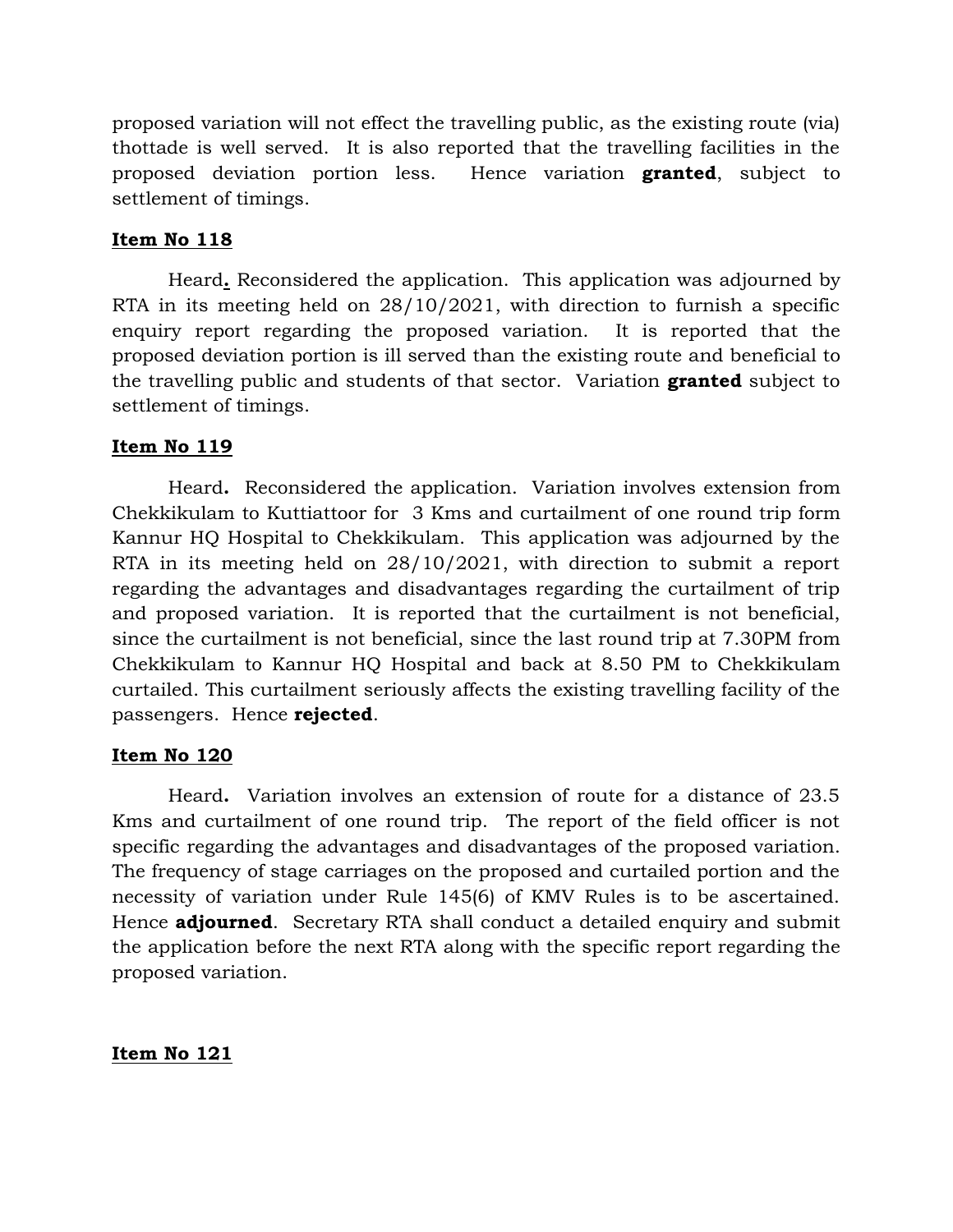Heard**.** Variation involves one single trip deviation and extension for a distance of 6.5 Kms. It is reported that the proposed variation is useful to the travelling public, since this portion is ill served. Hence variation **granted**, subject to settlement of timings.

#### **Item No 122**

Heard**.** This is an application for variation of permit so as to extend the route from Iritty to Vaniyappara and from Madathil to Vilamana and reduction of one round trip on the route Peruvoor – Kottiyoor. It is reported that Mundayamparamba, Vaniyappara, Vilamana are ill served areas and the extension of service through these areas are beneficial to the travelling public. It is also reported that reduction of one single trip from Iritty to Kottiyoor and Thalassery touching Peravoor town will not seriously affect the travelling public. Hence variation **granted**, subject to settlement of timings.

#### **Item No 123**

Heard**.** Variation involves extension of 6.5 Kms from Koramukku to Aralam (via) Edoor, Vellarvayal without any curtailment. It is reported that the proposed extension portion are ill served areas and is beneficial to the travelling public of these areas. Hence variation **granted** subject to settlement of timings.

#### **Item No 124**

Heard. The permit holder of Stage Carriage KL 18/ (110) has applied for variation of permit so as to extend the route from Moonunirath to Azhikkal ferry, curtailment of trip from Moonunirath to Kannur HQ Hospital and change of halting place to Azhikkal ferry Field officer has reported that introduction of trip in the morning and night to Azhikkal ferry is beneficial to the travelling public of that area. Hence variation **granted**, subject to settlement of timings.

#### **Item No 125**

Heard**.** Variation involves deviation of trip from Cherukkunnuthara to Palaythuvalappu (via) Mottammal instead oof Keezhara and addition of one trip from Paliyathuvalappu to Cherukkunnuthara (via) Keezhara. Objections have been received from the travelling public of Keezhara area, stating that the existing travelling facility is curtailed. Secretary RTA shall conduct a detailed enquiry and report on the aspect. The frequency of services on the deviated and curtailed portion shall also Stage carriage furnished. **Adjourned**.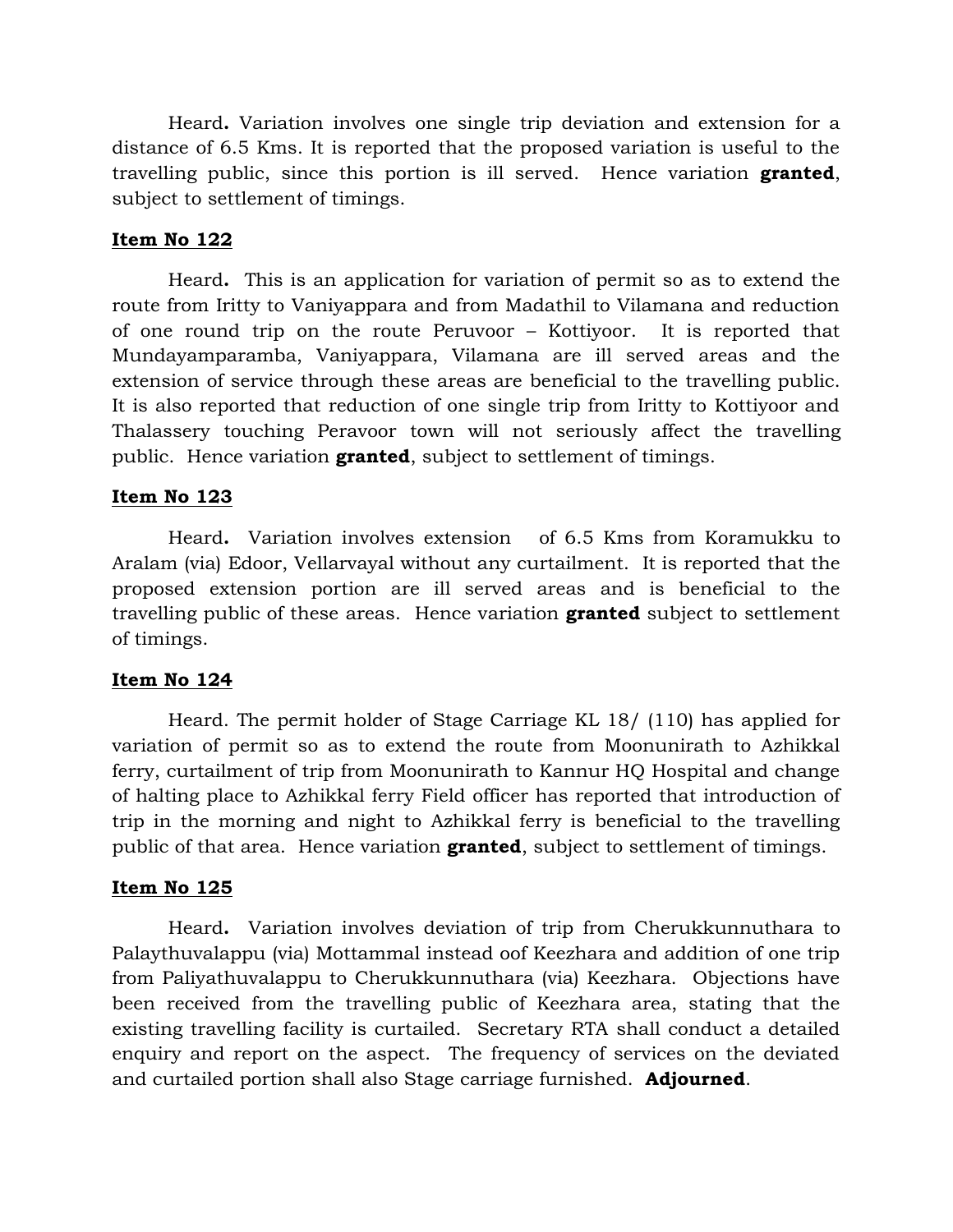Heard. This is an application for variation of permit involving deviation of two round trips from Mattool to Payyannur to Puthiyangandi beach Payyannur by curtailing trip on the portion from Mottambaram to Mattool adding trip on the portion Mottambram to Puthiyangadi beach. It is reported that the area fron Mottambram to Puthiyangadi beach is ill served than the sector Mottambram to Mattooor and the proposal is beneficial to the travelling public and students of this sector. Hence variation **granted** subject to settlement of timings.

#### **Item No 127**

Heard**.** Variation involves deviation of four trips from Korrapuram to Eripuram (via) Chemballikundu instead of existing route (via) Aduthila. Field officer has reported that the proposal deviation portion is ill served and the existing route (via) aduthila is adequately served by stage carriages.

Hence variation **granted** subject to settlement of timings.

#### **Item No 128**

Heard**.** The permit holder has applied for extension of 2 Kms from Muthatipeedikka to Varapra after avoiding the portion Panoor – Kaivelikkal, Muliyathode to Varapra for a distance of 9 Kms. The report of the field officer is not specific regarding the advantages of the proposed variation especially on the existing deviated portion. The frequency of services on the proposal and curtailment portion is to be ascertained for considering this application. Secretary RTA shall conduct an enquiry and submit a specific report regarding the variation. **Adjourned**.

#### **Item No 129**

Heard. Variation involves extension from Kadavathur to Kallikkandy for a distance of 3 Kms, by reducing one round trip on the route Kadavathur-Thalassey and to change the halting place to Mundathode from Thalassey. It is reported that the trip at night from Kadavathur to Kallikandy at night will be beneficial to the travelling public and the curtailed trip portion Kadavathur to Thalassery is having ample bus service and will not seriously affect the travelling public. Hence, variation **granted** subject to settlement of timings.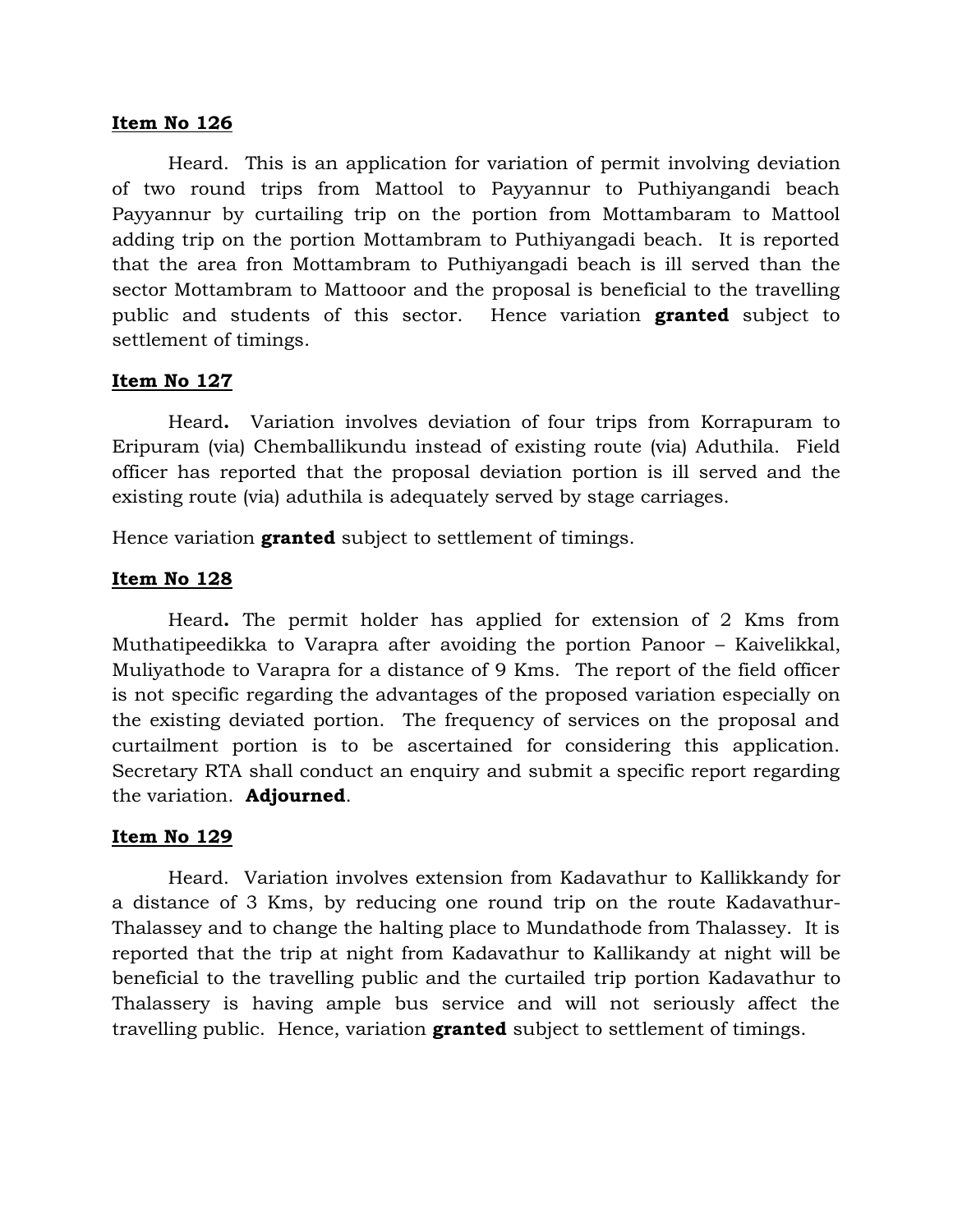Heard**.** The proposed application of variation of existing permit involves extension of route from Chonadm to Kakkara for a distance of 8Kms. It is also suggested to operate the last trip Thalassery to Parammal School through Kakkara. Field officer has reported that the proposal is needful to the travelling public as these portions are ill served. Hence variation **granted**  subject to settlement of timings.

#### **Item No 131**

Heard. The permit holder has applied for variation of permit in respect of Staged Carriage KL 59/A/1323 so as to conduct additional trip from Karuvanchal to Kudiyanmala and Karuvanchal to Alakode. Secretary RTA has submitted that the proposal is beneficial to the travelling public. Hence variation **granted** subject to settlement of timings.

#### **Item No 132**

Heard. It is reported that the reduction and rearranging of existing trips will affect the travelling public to certain extent. A specific report showing the following aspects are needed before considering this application.

(a). Advantages and disadvantages of the proposal submitted by the permit holder.

(b). Frequency of service on the major portion of the route.

(c). Feasibility of the proposal.

(d). Necessity under Rule 145(6) of KMV Rules.

Application along with the report shall be placed before next RTA. **Adjourned.**

#### **Item No 133**

Heard. Variation involves extension of route from Kakkayangad to Aralam, thereby advancing the halting place to Aralam. A round trip from Kakkayangad to Iritty is reduced to facilitate the extension. It is reported that the extension portion passes through rural remote areas of the district and there is real need for promotion of stage carriage service through this portion. It is also reported that reducing the single trip to Iritty will most seriously affect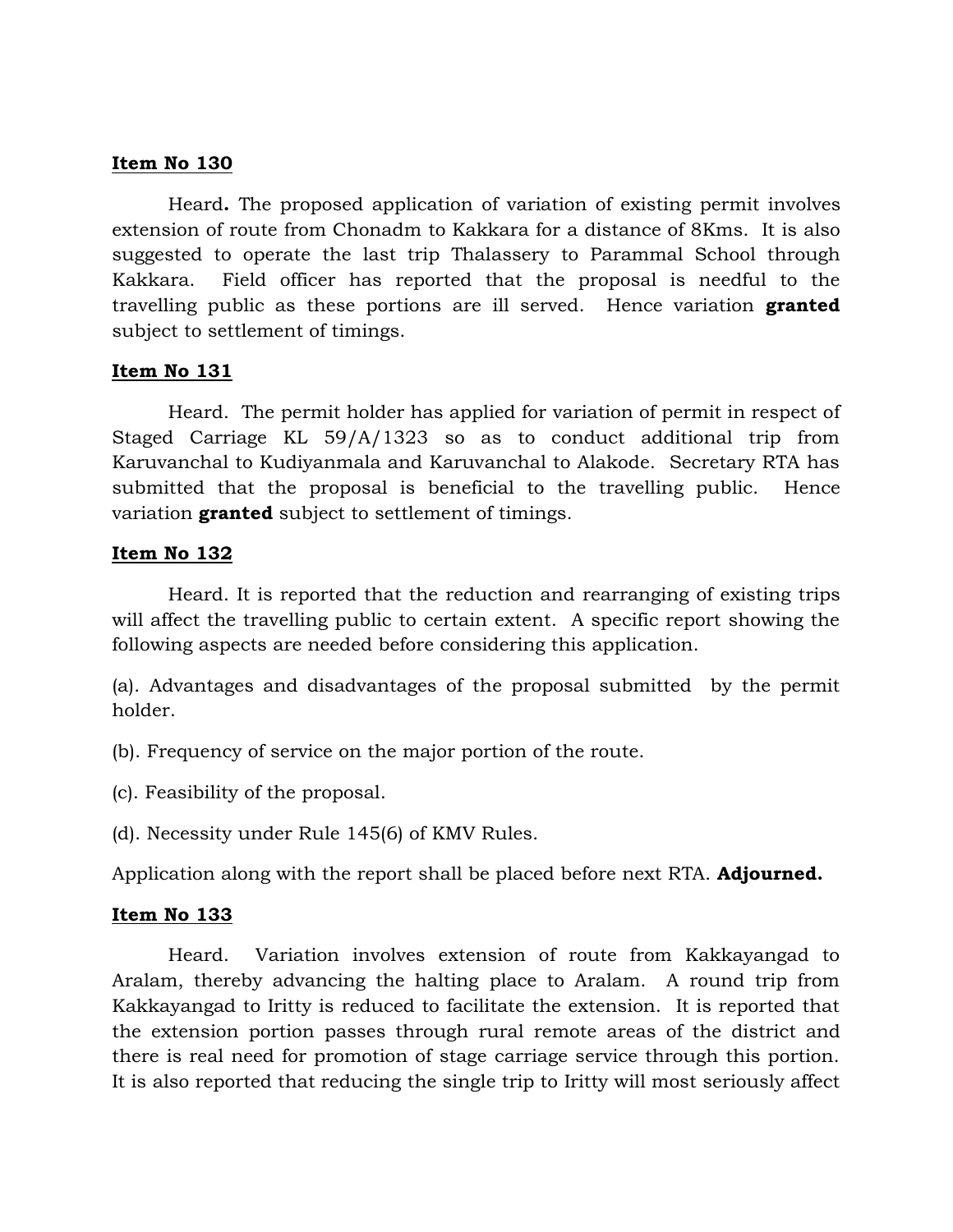the public, as this route is well served. Hence variation **granted** subject to settlement of timings.

#### **Item No 134**

Heard**.** This is an application for temporary permit so as to conduct service on the route Kannur to Kozhikode LSOS. The primary permit was owned by Sri. V.J Sebastian (late) and was on the route Arivilanhpoil to Kozhikode as LSFP. The regular permit was valid up to 23/08/2012. Stage Carriage KL 59/A/8714 owned by Sri V.J. Sebastian (late) obtained clearance certificate, keeping the permit under suspended animation, on 21/07/2012. No renewal application was submitted by the permit holder. The successor of the permit holder Smt. Soly Sebastian has now applied for variation of permit, by restricting the route length below 140 Kms and to conduct service on the route.

Considered the application on merits. Perused the judgment of Hon'ble High Court. Regular permit expired on 23/08/2012. No application for renewal was submitted by the permit holder. No application for transfer of permit was also submitted by the legal successor of the permit holder, after his death, within the prescribed period. The primary permit is invalid from 21/07/2012. Temporary permit is considered and granted based on the provision os section 87 (1), (a), (b), (c)and (d). The application submitted by the applicant does not satisfy the conditions prescribed in section 87(1), (a), (b), (c) and (d). The application is devoid of merits. Hence rejected.

#### **Item No 135**

Heard. Variation involves additional trip on the portion Thalassery – Nadapuram reducing single trip on the route Parapram – Thalassery. A specific report showing the following aspects are needed before considering this application.

(a). Advantages and disadvantages of the proposal submitted by the permit holder.

(b). Frequency of service on the major portion of the route.

(c). Feasibility of the proposal.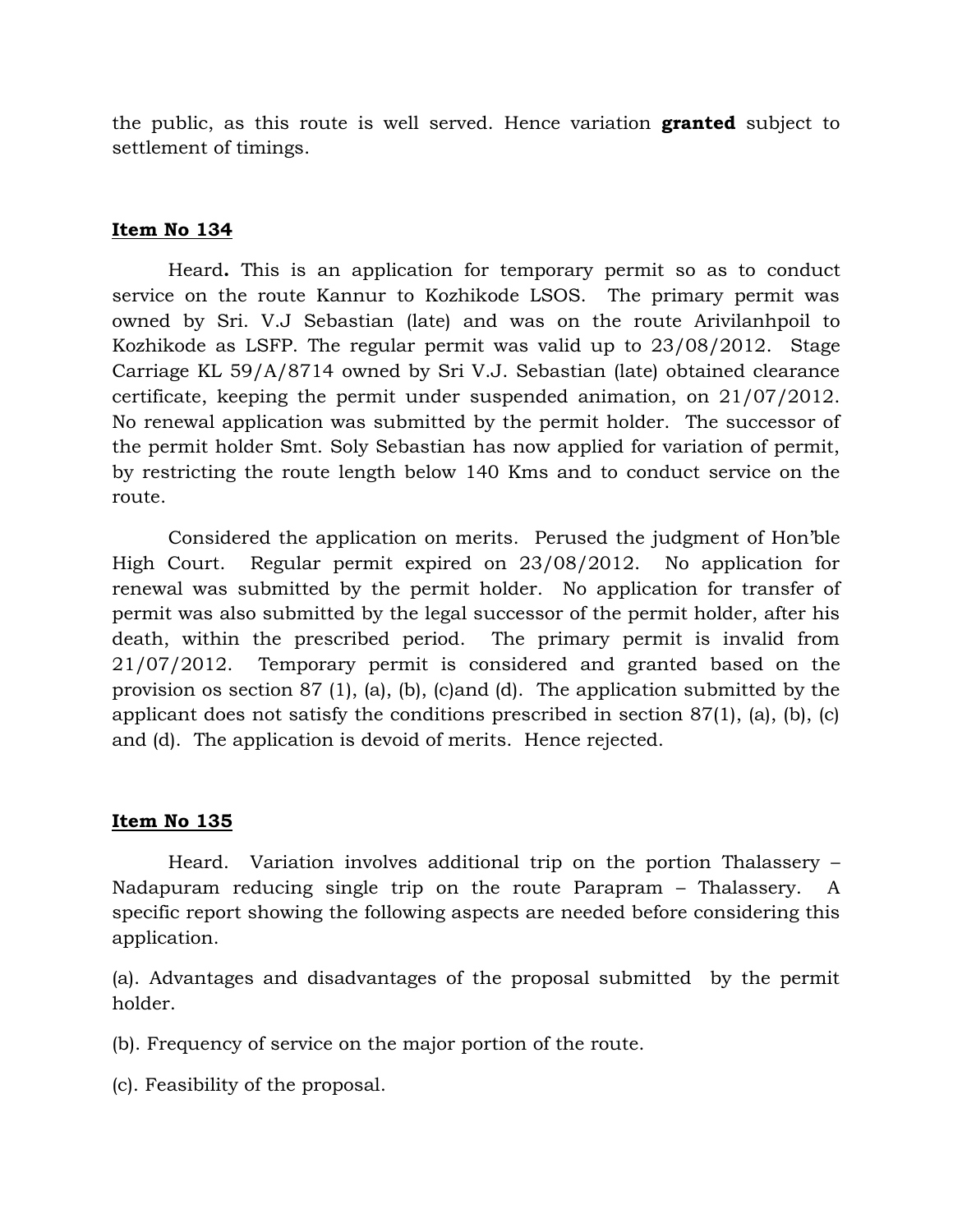(d). Necessity under Rule 145(6) of KMV Rules.

Application along with the report shall be placed before next RTA. Adjourned.

## **Item No 136**

Heard. Variation involves deviation of single trip from Chakkarakkal (via) Eachur, instead (via) Kappad. A specific report showing the following aspects are needed before considering this application.

(a). Advantages and disadvantages of the proposal submitted by the permit holder.

- (b). Frequency of service on the major portion of the route.
- (c). Feasibility of the proposal.
- (d). Necessity under Rule 145(6) of KMV Rules.

Application along with the report shall be placed before next RTA. Adjourned.

#### **Item No 137**

Heard. Renewal of permit granted subject to

- (1). Clearance of dues to Govt, if any
- (2). Production of NOC from HP Company. if applicable".

#### **Item No 138**

Heard. Delay condoned. Renewal of permit granted subject to

- (1). Clearance of dues to Govt, if any
- (2). Production of NOC from HP Company. if applicable".

#### **Item No 139**

Heard. Delay condoned. Renewal of permit granted subject to

- (1). Clearance of dues to Govt, if any
- (2). Production of NOC from HP Company. if applicable".

#### **Item No 140**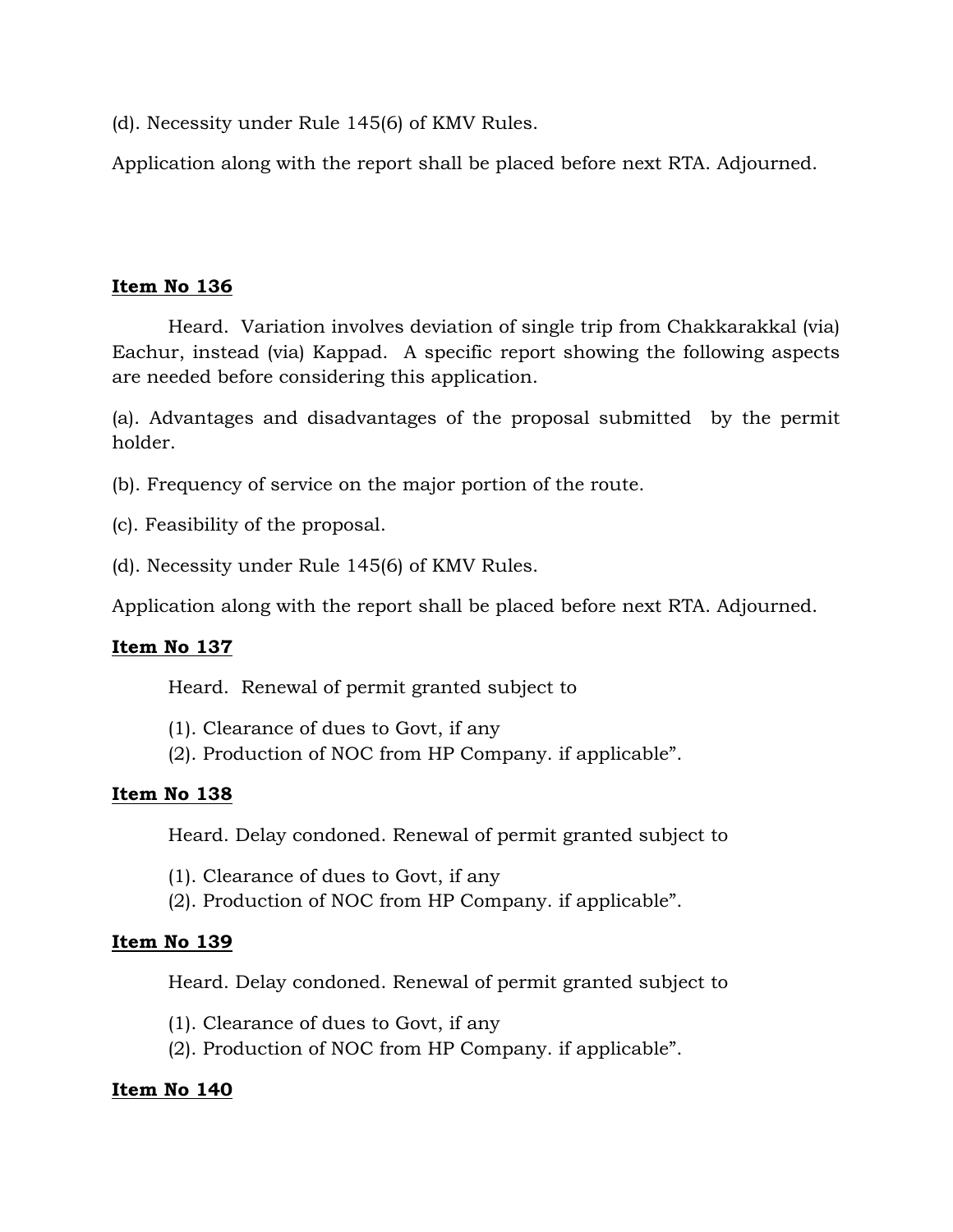Ratified.

## **Item No 141**

Nil

## **Item No. 142**

21.06.2022

## **Supplementary Item No 1**

Heard**.** Variation involves extension of 18 Kms and reduction of one round trip on the portion Thalassery – Vadakara. The proposed extension portions are ill served and as per the report of field officer only one stage carriage is operating on the route portion Kuthuparamba – Malur (via) Neerveli, Alakapuri, Ayithara, Patheri and Kunderipoyil. The route portion Thalassery – Vadakkumbad HS (via) Kolassery, Parkett is also an ill served area and the proposed variation through these areas is useful to the travelling public. The curtailed trip is through a well served area. It is also reported that advancement of halting place to Thalassery is for facilitation of work shop and convenience of crew. Hence variation granted, subject to settlement of timings.

## **Supplementary Item No 2**

Heard. Transfer of permit allowed subject to

- (1). Clearance of dues to Govt, if any
- (2). Production of NOC from HP Company. if applicable".

## **Supplementary Item No 3**

Heard. Transfer of permit allowed subject to

- (1). Clearance of dues to Govt, if any
- (2). Production of NOC from HP Company. if applicable".

## **Supplementary Item No 4**

"Heard, transfer of permit (death) allowed, subject to Clearance of Govt. dues, if any

## **Supplementary Item No 5**